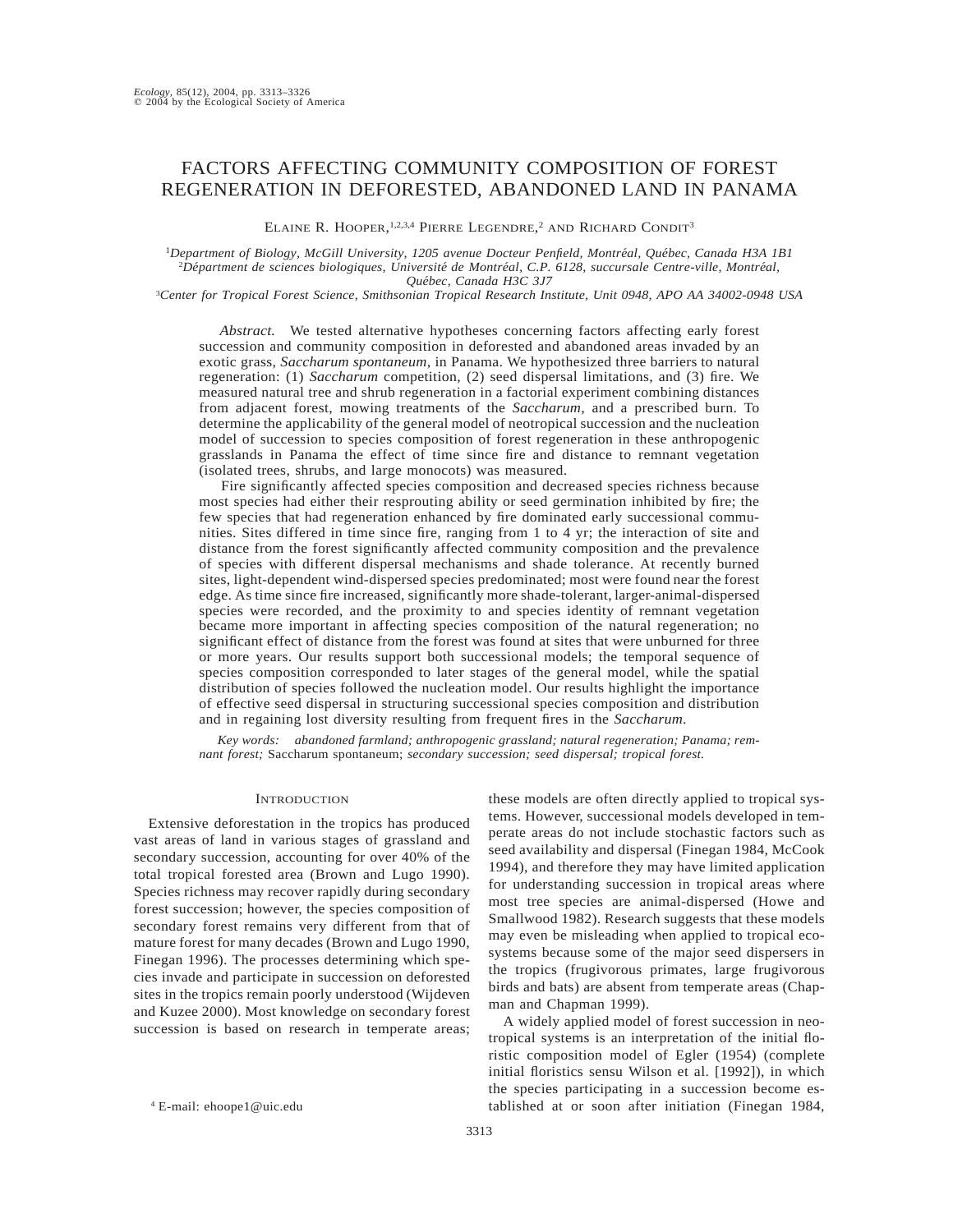1996). Successional change is the sequential physiognomic dominance of the site by these species because of differences in their growth rates, shade tolerance, longevity, and size at maturity (Finegan 1984, 1996). According to this model applied to tropical forest ecosystems, succession following disturbance has four stages (defined by the form and duration of their dominant species): (1) herbs, shrubs, and climbers (initial colonization), (2) short-lived pioneers  $(10-30 \text{ yr})$ ,  $(3)$ long-lived pioneers (75–150 yr), and (4) shade-tolerant species (mature forest) (Finegan 1996, Guariguata and Ostertag 2001). The light-demanding species of the first three stages arrive early after disturbance, while shadetolerant species colonize continuously and eventually replace the long-lived pioneers. Life history variation and competition among species are thought to drive successional change; however, Finegan (1996) states that this cannot completely explain succession because the presence of a tree species in the later stages of succession depends on factors operating early in succession, including initial site conditions and seed dispersal. Finegan (1996) states that for progress to be made towards understanding floristics during the first century of rain forest succession, experimental studies of the regeneration of long-lived species on recently abandoned land are needed; the present study addresses this need.

Species composition during secondary succession of deforested areas that have been used for agriculture and subsequently abandoned often does not follow such predictable successional trajectories because prior land use generally causes land degradation (Guariguata and Ostertag 2001). Succession is often delayed in proportion to the intensity of prior land use (Uhl et al. 1988, Aide et al. 1995). The suite of species characteristic of early succession on these abandoned, degraded tropical lands may differ from those predicted by the general successional model because of interactions between site-specific factors and land use; these colonizers may facilitate, inhibit (sensu Connell and Slatyer [1977]), or even divert succession depending upon land use before abandonment (Mesquita et al. 2001). These abandoned agricultural lands are often invaded by exotic grasses, which can constrain or arrest succession of tree species because of recurrent fires (D'Antonio and Vitousek 1992). Grass competition can prevent many tree species from regenerating, especially small-seeded species, thus affecting plant community composition (Nepstad et al. 1990, 1996, Hooper et al. 2002). Also, recovery of mature-forest species composition on heavily used sites can be very slow (Guariguata and Ostertag 2001) because intensive land use (often coupled with fire) eliminates tree regeneration from the seed bank and root sprouts (Uhl et al. 1988, Nepstad et al. 1990), leaving seed dispersal as the critical mechanism for forest regeneration. However, seed dispersal may be limited because most frugivores will not travel into large, abandoned areas (Cardosa da Silva et al. 1996); those that do rarely venture far from the forest edge (Aide and Cavelier 1994). Insufficient seed dispersal is therefore a major factor impeding tropical secondary forest regeneration at many neotropical sites (Uhl et al. 1988, Aide and Cavelier 1994, Holl 1999, Holl et al. 2000, Wijdeven and Kuzee 2000, Zimmerman et al. 2000). Consequently, early secondary succession follows the nucleation model of succession at many tropical sites (sensu Yarranton and Morrison [1974]) because remnant trees (Guevara et al. 1986, Guevara and Laborde 1993), shrubs (Vieira et al. 1994, Holl 2002, but see Zahawi and Augspurger [1999]), and large-leaved monocots (Duncan and Chapman 1999) can attract seed dispersers and facilitate native rain forest regeneration under their canopies.

In this study, we investigate hypothesized factors affecting the early stages of secondary forest succession on abandoned agricultural lands in central Panama; these areas originally supported mature tropical moist forest. In Panama, many abandoned agricultural sites are invaded by a tall (2.5 m), exotic grass species, *Saccharum spontaneum* L. subsp. *spontaneum* (wild sugarcane, paja blanca), which grows in dense, impenetrable stands. Throughout the text, we refer to these areas in Panama that have been deforested, used for agriculture, abandoned, and then invaded by *Saccharum* as grassland. It is thought that *Saccharum* was introduced into Panama between 1950 and 1960; it was reported in the canal zone in 1978 (Croat 1978). *Saccharum spontaneum* is highly invasive, adapted to drought, burns frequently, and has deep rhizomes that make it difficult to eradicate through such treatments as weeding, deep plowing, and fire (Panje 1970). It originated in the sub-Himalayan valleys as an innocuous species but migrated to the central Indian plateau where it evolved a highly rhizomatous ecotype that is listed as one of the most serious weeds in Indonesia, India, and Thailand and a principal weed in the Philippines and Puerto Rico (Holm et al. 1979). It has been postulated that *Saccharum* stands prevent succession of forest species in Panama (Aide and Cavelier 1994); however experimental evidence for this effect is lacking (but see Hooper et al. [2002]).

We hypothesized that low seed dispersal, competition with *Saccharum spontaneum*, and fire affect species composition of early forest regeneration; we used a multi-factorial experimental design to test the importance of these factors. First, the effect of distance from the forest edge was assessed to evaluate the role of potential limitations to seed dispersal. Second, competition with *Saccharum spontaneum* was studied by comparing mown and unmown treatments. Third, the effect of fire was investigated by performing a prescribed burn. Tree and shrub sprouts, seedlings, and saplings were monitored over a 1-yr period beginning in August 1996 to assess the effects of these factors on natural regeneration. To determine the significance of these experimental factors and their interactions in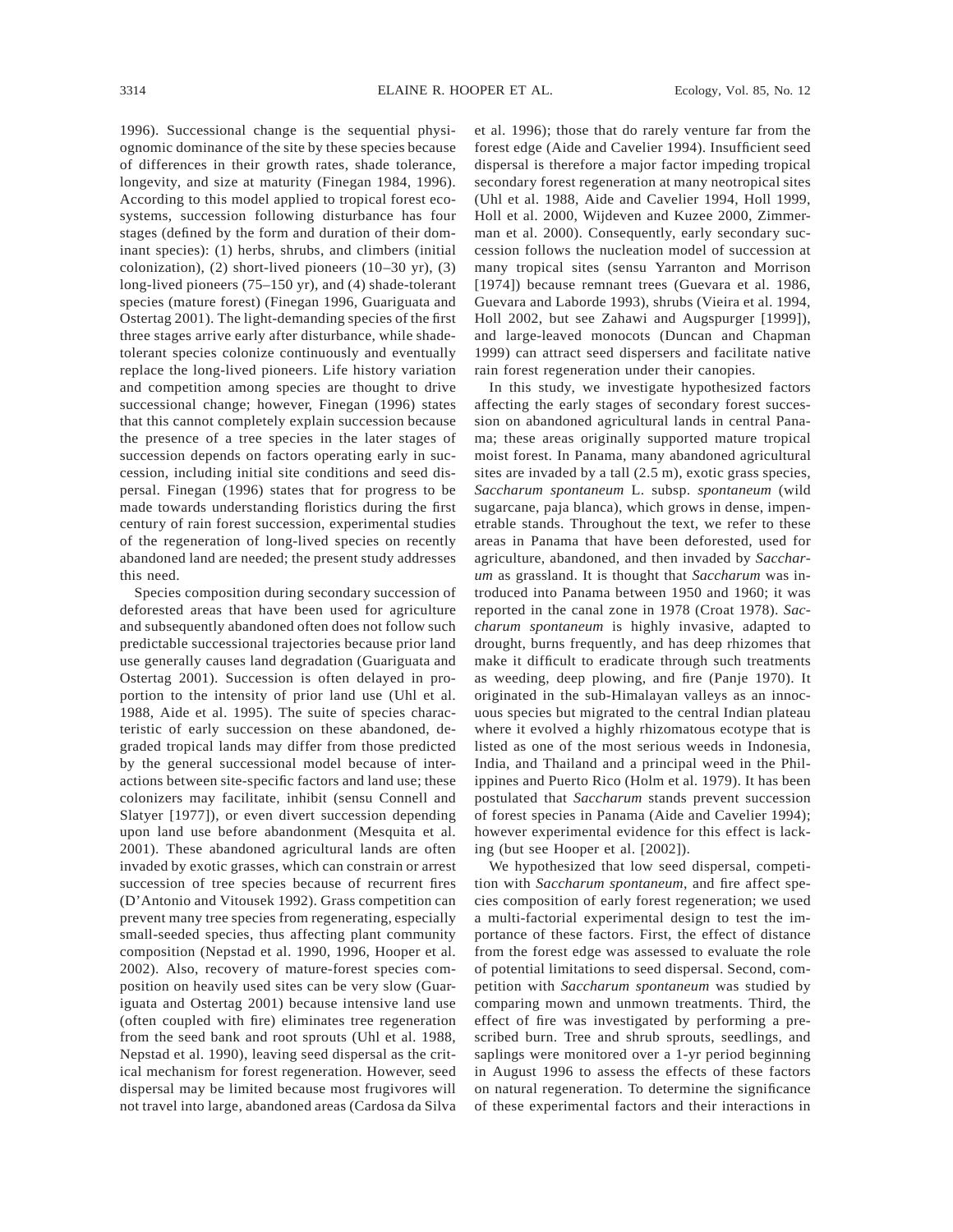affecting species composition we used a recently developed multivariate statistical method, distance-based redundancy analysis (db-RDA; Legendre and Anderson 1999); in a companion paper, we investigated the effect of these factors on the density and species richness of tree species recruitment (E. Hooper, P. Legendre, and R. Condit, *unpublished manuscript*). Distance-based redundancy analysis is advantageous for a variety of reasons, especially for tropical data characterized by a high number of rare species (Appendix A). To determine the effect of fire on successional vegetation development, we used a chronosequence approach by studying floristic composition on plots at sites with known time since fire (Appendix A). We relate our results to previous tropical successional hypotheses, namely, the initial floristic composition model (proposed by Egler [1954] and applied to tropical succession by Finegan [1996]) and the nucleation model (Yarranton and Morrison 1974). To evaluate the importance of succession following the nucleation model, we determined the effect of remnant trees, shrubs, and largeleaved monocots found in the *Saccharum* grasslands on natural tree and shrub regeneration by documenting their locations and measuring their proximity to each naturally regenerating seedling.

### MATERIALS AND METHODS

#### *Study site*

Las Pavas ( $9^{\circ}06'$  N,  $79^{\circ}53'$  W) is located near the Panama Canal, 4 km southwest of the Barro Colorado Nature Monument (BCNM), where the Smithsonian Tropical Research Institute reserve is located. The Nature Monument supports a tropical moist forest type (Croat 1978) as did the study area prior to deforestation, which began in 1976 (Penna Franco 1990). By 1984, most of the land had been burned, used for subsistence agriculture, and then abandoned before 1990. Once abandoned, the land was invaded by the introduced, exotic grass *Saccharum spontaneum*. It grows in dense, monotypic stands interspersed with patches of forest (tree islands) that were spared during deforestation, for example in corridors along streams. Within these *Saccharum* grasslands, remnant vegetation such as isolated trees, shrubs, and large-leaved monocots (*Musa* and *Heliconia* spp., to which we refer as large monocots) are also occasionally present. The study area is moderately hilly.

Rainfall at the BCNM averages 2600 mm, with a pronounced dry season from mid-December until mid-April (Windsor 1990). Rainfall was above the mean for the first wet season of the study (1996), but was well below the mean during the 1997 dry season (Smithsonian Environmental Sciences Project, *unpublished data*).

#### *Experimental design*

Five sites, located 0.6–3.4 km apart, were chosen for experimentation. Each site was located in an area dominated by *Saccharum spontaneum* and adjacent to a different tree island, which we refer to as a forest edge. A transect perpendicular to each forest edge was extended into the *Saccharum*-dominated grassland. Plots were located with their midpoints at 10, 35, and 85 m along the transect. Each plot consisted of three  $12 \times$ 12 m subplots for the three treatments: mowing the *Saccharum* once, mowing three times, and control (no mowing; Appendix B). The location of each treatment within each distance from the forest edge was selected by random draw. Treatments were implemented by hand-cutting the *Saccharum* with machetes in July 1996 (once mown) and additionally at intervals 4 mo apart in November 1996 and March 1997 (thrice mown). All subplots were subdivided into 25 sub-subplots (each  $2 \times 2$  m) with a 0.5-m trail between them to facilitate measurement of tree seedlings and cutting the *Saccharum* without damaging the tree and shrub regeneration. All individual trees and shrubs found within these plots were monitored for a year at four regularly spaced census intervals: August 1996 (midwet season), December 1996 (end of wet season), April 1997 (late dry season), and mid-July 1997 (early wet season). Each tree and shrub seedling and sapling encountered was identified to species, marked with an aluminum tag, and mapped. Origin as root sprout was recorded whenever possible (we had difficulty determining the origin of less than 2% of the seedlings).

To study the effect of fire and its impact upon native tree species regeneration, the same experimental design as detailed above was repeated at each site 20–50 m from the preexisting experimental plots. A 15-m firebreak was cut and maintained between the unburned plots and those plots subject to a prescribed burn during April 1997 (peak fire season). At each site, the entire experimental design, including the plots to be burned and those to remain free of fire, was surrounded by a 20–25 m firebreak (Appendix B). Despite these precautions, uncontrolled anthropogenic fires crossed the firebreaks at two sites after the third census data had been collected, burning both sides. This affected subsequent statistical analyses, which will be detailed in *Statistical analyses*. All prescribed burns were successful, and all individual trees and shrubs found within these plots were monitored for a year at four census intervals (two prefire and two postfire) following the same methodology and timing as for the unburned plots.

To determine the effect of remnant vegetation on seedling abundance, we located, identified, and mapped all vegetation taller than 2.5 m in the *Saccharum* at these sites. We measured the distance of each naturally regenerating tree and shrub seedling to each isolated tree, sapling, shrub, or large monocot. To determine the importance of time since fire, at each site the number of months between the last wildfire and July 1996 was determined by interviewing 12 persons familiar with the study area. Personal observations of charred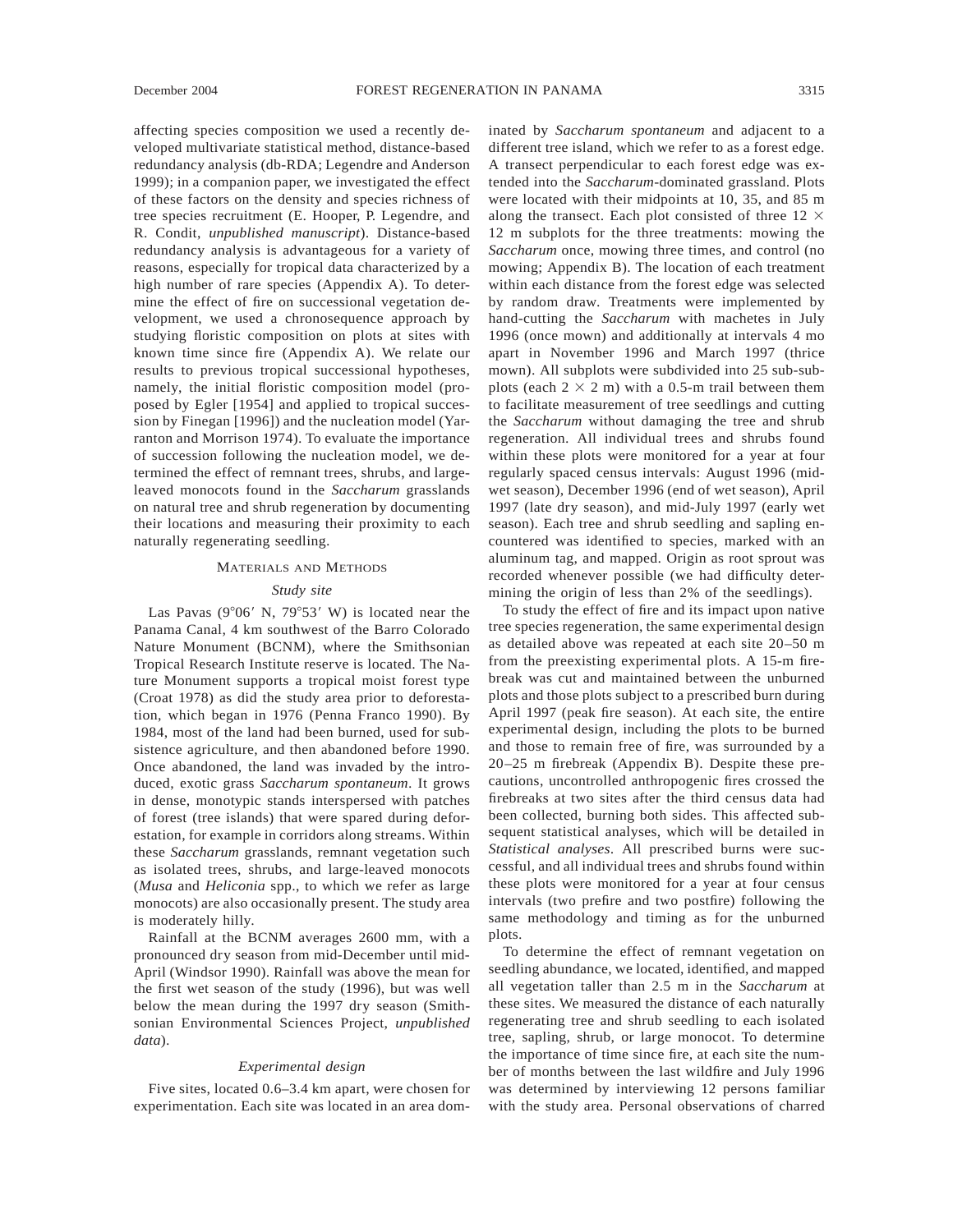*Saccharum* and charred trees were used to verify the survey information; we believe that these observations could accurately identify areas that had been burned up to two years prior to our experiments. We also measured *Saccharum* biomass and litter: the standing biomass of a  $1 \times 1$  m subsample of live *Saccharum spontaneum* and the biomass of the litter in the same subsample were separately collected for each subplot, at each site, in July 1997. Samples were dried and the dry mass recorded to the nearest gram.

#### *Statistical analyses*

*Effect of distance from the forest,* Saccharum *competition, time, site, and fire on community composition*.—Distance-based redundancy analysis (db-RDA; Legendre and Anderson 1999) was used to test the significance of the experimental factors and their interaction terms in three-way ANOVA models, using species assemblage as the response variable; the factors site, time, and fire were separately crossed with *Saccharum* competition and distance from the forest. Details and justification of the methods used are presented in Appendix A.

*Effect of time since fire*.—To test the significance of time since fire on species composition and relate it to our experimental factors, forward selection of the variables (time since fire, distance from the forest, and *Saccharum* biomass) was performed using redundancy analysis (RDA) of appropriately transformed data; details are found in Appendix A.

*Effect of proximity to remnant vegetation*.—Remnant vegetation was grouped into three classes: (1) large monocots, (2) isolated trees (height  $>5$  m), (3) shrubs and saplings (2.5–5 m in height). We determined the relative effects of distance from the forest, the three remnant vegetation classes (biotic factors), *Saccharum* biomass, and time since fire (abiotic factors) on the overall density and species richness of natural regeneration, as well as on the distribution of each species found in more than 5% of the subplots. For each species, we first tested which shape of the curve relating the number of naturally regenerating individuals to distance from each potential seed source or dispersal attractant explained the most variation. We utilized the two most common functions: the inverse power function and the negative exponential function (Okubo and Levin 1989) as well as a truncated normal distribution (Peart 1985). In almost all cases, we found that the negative exponential function represented by the equation  $y = ae^{-bx}$  (where *y* is seedling density, *x* is distance from the source, *a* and *b* are constants, and *e* is the Napierian number) yielded the best fit (assessed by comparing  $R^2$  coefficients); only those regression results are reported. To determine the relative importance of distance to the forest and distance to each vegetation class (biotic), as well as the abiotic factors on the density of each species, we used a backward selection procedure in nonlinear regression analysis (Proc NLIN, SAS 1988), retaining only those variables significantly  $(P < 0.05)$  affecting each species' density. In each model we included the linear and negative exponential terms for each biotic factor and the linear term for each abiotic factor. When both the abiotic and biotic factors were significant, we used a partialling analysis (Borcard et al. 1992) to assess their relative importance to the total variance explained.

*Relationship of species characteristics to habitat variables*.—Fourth-corner analyses were performed to analyze which characteristics of the species were significantly related to time since fire and distance from the forest at the sites; the procedure is outlined in Legendre et al. (1997). We assessed, by permutation testing, whether the correlations between variables were significantly different from the values they would have had in a randomly organized environment. The permutation model can vary depending on the ecological model; permutation model 1 (environmental control over individual species, effected by permuting each row vector [Legendre et al. 1997]) was chosen as the most appropriate for our analyses. The tested species characteristics were: (1) seed size (in millimeters); (2) shade tolerance as calculated in Condit et al. (1996); (3) resprout index, calculated as the number of individuals originating from root sprouts/total number of individuals; (4) adult size class, with four categories as defined in Condit et al. (1995) (tree, mid-sized tree, understory treelet, shrub); (5) dispersal vector or mechanism with seven categories; we grouped the naturally regenerating species into seven major categories according to relevant dispersal characteristics including their primary and (if applicable) secondary dispersal mechanism or vector (R. Foster and R. Perez, *personal communication*): (1) wind-dispersed, not reproducing in *Saccharum* grasslands; (2) wind-dispersed, reproducing in grasslands (there is a single species in this group, *Cochlospermum vitifolium*); (3) ballistic dispersal (explosion); (4) small-bird-dispersed (seed size  $\leq$ 10 mm); this group of plants may also be dispersed by bats and other mammals; (5) bat-dispersed (there is a single species in this group, *Piper marginatum*; it is known to be exclusively bat-dispersed); (6) arboreal animal-dispersed (seed size  $>10$  mm), including dispersal by large birds and arboreal frugivores; (7) secondarily agouti-dispersed (there is a single species in this group, *Gustavia superba*; it is known to be scatterhoarded by agoutis, *Dasyprocta punctata*). In a first analysis, we analyzed the relationship between time since fire and distance from the forest with three species characteristics (seed size, shade tolerance, and resprout index). In a second analysis, we tested the relationship between dispersal mechanism or vector and time since fire, and in a third we analyzed the relationship between adult size class and time since fire.

#### RESULTS

*Background information*.—We found 4984 individuals of 80 woody species naturally regenerating in these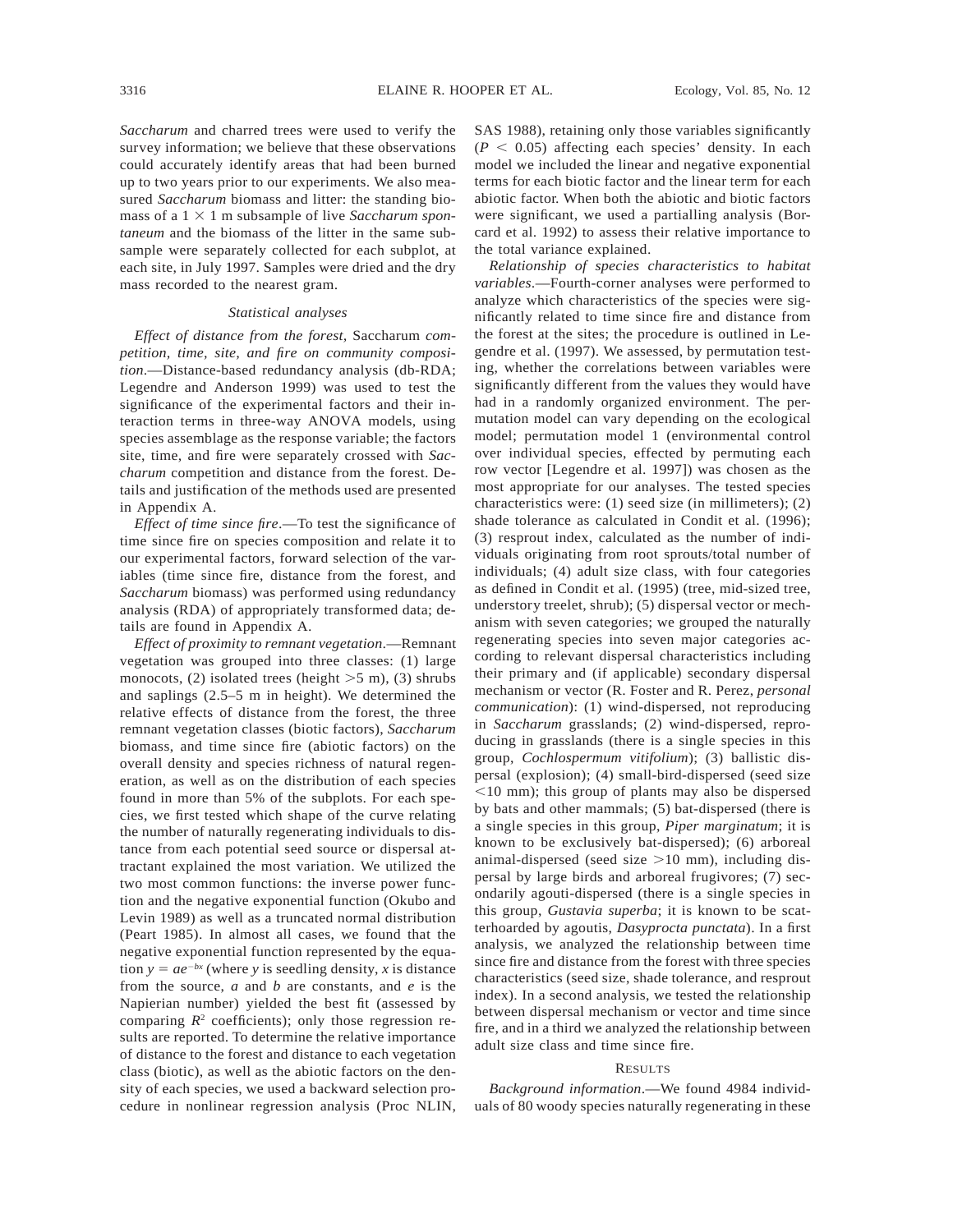*Saccharum* grasslands (Appendix C). There were significantly more species at 10 m from the forest than at 35 m from the forest (85 m was intermediate) after the first census. For example, in December 1996 we recorded 7.06  $\pm$  0.75 species/10 m<sup>2</sup> at 10 m from the forest,  $3.27 \pm 0.7$  species/10 m<sup>2</sup> at 35 m, and 4.86  $\pm$ 0.90 species/10 m2 at 85 m. Fire significantly decreased the number of species from 6.22  $\pm$  0.93 species/10 m<sup>2</sup> prefire to 2.83  $\pm$  0.58 species/10 m<sup>2</sup> postfire (E. Hooper, P. Legendre, and R. Condit, *unpublished manuscript*). The most common species, in descending order of importance (total number of individuals) were *Gustavia superba* (1060), *Piper marginatum* (522), *Cochlospermum vitifolium* (400), *Spondias mombin* (290), *Cordia alliodora* (241), *Cecropia insignis* (237), *Byrsonima crassifolia* (196), *Inga vera* (182), *Banara guianensis* (181), *Trichospermum galeotti* (174), *Trema micrantha* (161), *Swartzia simplex* (var. *ochnacea*) (158), and *Hybanthus prunifolius* (141) (Appendix C).

Seedling density was significantly lower in the first census (August 1996: 14.74  $\pm$  3.07 individuals/10 m<sup>2</sup>) than in all subsequent censuses in which density doubled to tripled depending on the season (dry season, April 1997, 28.48  $\pm$  6.06 individuals/10 m<sup>2</sup>; wet season, December 1996, 35.41  $\pm$  7.86 individuals/10 m<sup>2</sup>; August 1997, 33.74  $\pm$  7.10 individuals/10 m<sup>2</sup>). Recruitment was significantly reduced during the dry season falling from a mean of  $19.04 \pm 5.42$  recruits/10 m<sup>2</sup> in December 1996 to 3.11  $\pm$  0.88 recruits/10 m<sup>2</sup> in April 1997. Tree and shrub density was not significantly affected by distance from the forest or *Saccharum* treatment and fire did not significantly decrease the number of individuals when all seedlings regardless of origin were included in the analysis. However, when root sprouts were excluded, fire reduced mean seedling density from 28.22  $\pm$  8.1 seedlings/10 m<sup>2</sup> to 11.61  $\pm$  4.3 seedlings/10 m<sup>2</sup>. The percentage of seedlings originating as root sprouts increased in recently burned plots (unburned,  $31.30 \pm 7.30\%$ ; burned,  $51.82 \pm 10.20\%$ ) (data from E. Hooper, P. Legendre, and R. Condit [*unpublished manuscript*]).

*Effect of distance from the forest,* Saccharum *competition, time, site and fire*.—

1. *Site, distance from the forest*.—Community composition significantly differed depending upon distance from the forest, as did recruitment; these species differences depended upon site (db-RDA; effect of site  $\times$ distance interaction on community composition,  $P =$ 0.001, 12.2% of the variance explained; recruitment,  $P = 0.001$ , 12.4% of the variance explained). Three sites (A, B, C) had significant differences in community composition with respect to distance from the forest (Fig. 1). These sites supported early postfire communities; wildfires burned site A 1 yr before data collection, whereas sites B and C were burned 2 yr prior to data collection. In contrast, the sites surveyed 3 (site D) and 4 yr (site E) after fire showed no significant effect  $(P = 0.119, P = 0.116)$  of distance from the forest on community composition.

One year postfire (site A), different light-dependent, wind-dispersed species dominated the communities, with significantly different community composition and recruitment at 10 m from the forest (*Trichospermum galeotti* and *Luehea seemannii*) and 85 m from the forest (*Cochlospermum vitifolium*) (Fig. 1a). Lightdependent, small-bird-dispersed species were important at 10 m (*Cecropia insignis*, *Miconia argentea*) and 85 m (*Trema micrantha*) from the forest. In contrast, the bat-dispersed *Piper marginatum* dominated at 35 m from the forest. Few large-animal-dispersed species were present (*Spondias mombin*, *Swarzia simplex*, and *Gustavia superba*) and these resulted mainly from resprouting. There was no remnant vegetation (large monocots, trees, or shrubs) at this site.

Two years after fire, there were fewer wind-dispersed and small-bird-dispersed species near the forest, while the wind-dispersed *Cochlospermum vitifolium* had increased in density and height at 85 m from the forest. In contrast to 1 yr after fire, remnant vegetation such as isolated trees, saplings, shrubs, and large monocots were found at some of the sites; this vegetation affected seedling community composition wherever present. For example, at site B, the 10-m and 85-m distances had significantly  $(P < 0.002)$  different community compositions and major differences in density of large monocots at these distances; plots at the 35-m distance significantly differed from neither (Fig. 1b). Large monocots were very abundant at 10 m from the forest, and their density declined with distance from the forest; the density of the agouti-dispersed *Gustavia superba* mirrored this decline. It dominated the plant communities at 10 and 35 m from the forest. Some winddispersed (*Trichospermum galeotti*, *Cordia alliodora*), explosion-dispersed (*Croton billbergianus*), and smallbird-dispersed (*Miconia argentea*, *Psychotria grandis*) species were also found at these distances. In contrast, there were very few of these species at 85 m from the forest; this community was dominated by *Cochlospermum vitifolium*. At site C, large monocots and isolated trees were located at 10 and 85 m from the forest, while none were located at 35 m from the forest. The community at 35 m was significantly different from those at 10 and 85 m from the forest, which did not significantly differ from one another (Fig. 1c). At 10 and 85 m, large-arboreal-animal-dispersed (*Byrsonima crassifolia* and *Cordia bicolor*), wind-dispersed (*Cochlospermum vitifolium*, *Tabebuia guyacan*, and *Cordia alliodora*) and agouti-dispersed (*Gustavia superba*) species were important. At 35 m from the forest, there were few species except the bat-dispersed *Piper marginatum*.

2. *Fire*.—Fire did not significantly change the overall community composition when all seedlings regardless of origin were included in the analysis, or when individuals originating as root sprouts were analyzed.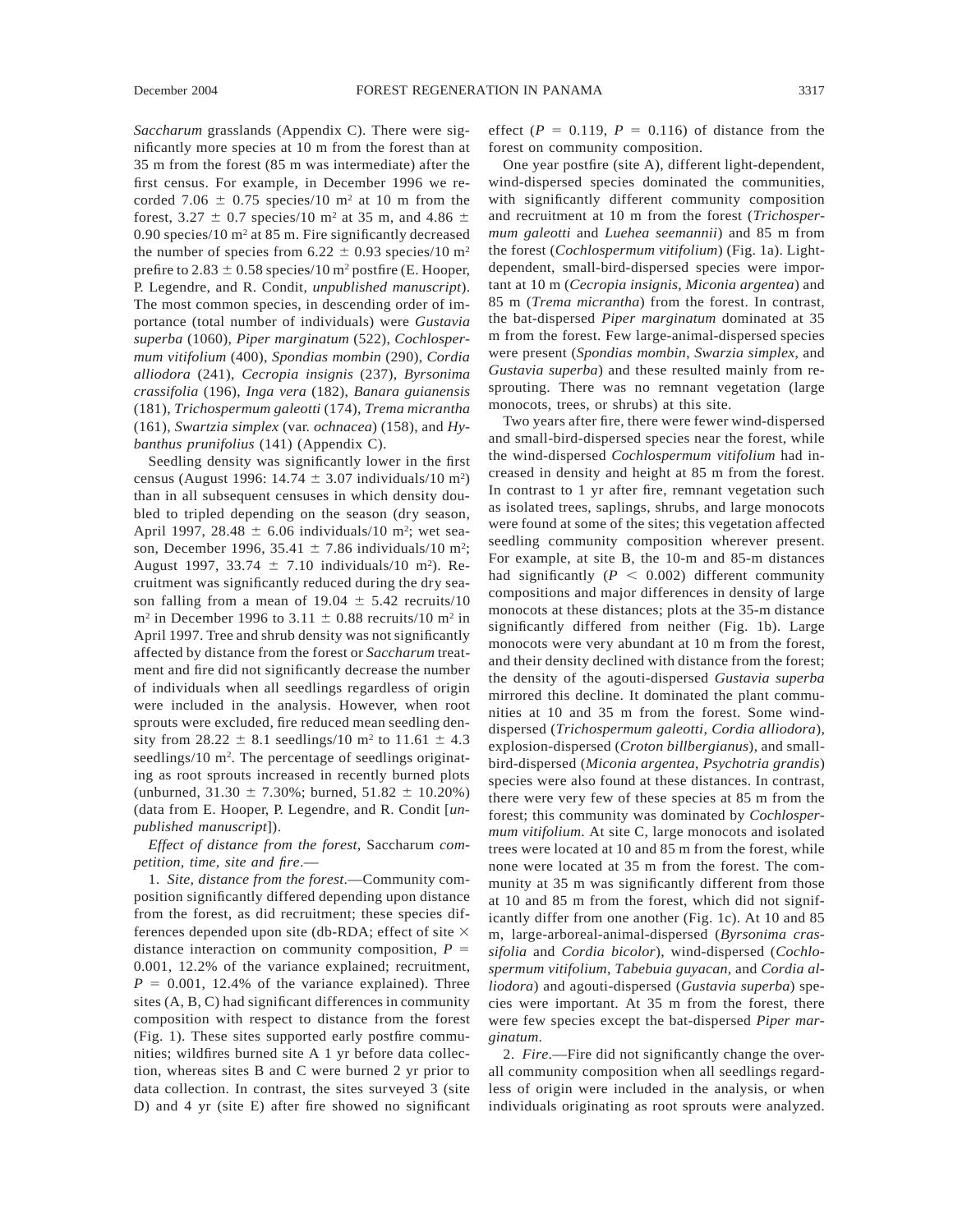←



In contrast, when root sprouts were excluded from the analysis, fire significantly changed community composition (db-RDA;  $P = 0.001$ ), explaining 21.1% of the species variance. Therefore, differences in community composition after fire resulted from the effect of fire on recruitment from seed; however the effect of resprouting predominated, maintaining the overall community composition.

Species differed in the effect that fire had on the amount of regeneration from resprouts and recruits (from seed); these differences had a significant impact upon community composition (db-RDA;  $P = 0.001$ ). Many more species showed a decline in one or both mechanisms of regeneration compared to those that increased in response to fire, leading to a decreased number of species as a result of fire (Table 1). One species increased in resprouting and recruitment from seed following fire, 14 species decreased in both, and some had an increase in one mechanism of regeneration, while the other decreased. Ten species had increased recruitment from seed following fire, but only two (*Trema micrantha* and *Byrsonima crassifolia*) substantially contributed to increasing seedling density. In contrast, 43 species had decreased recruitment from seed as a result of fire; 18 of these did not resprout, while 11 had increased resprouting after fire. It was these latter species, especially *Gustavia superba* , *Cochlospermum vitifolium*, and *Cordia alliodora*, that maintained community composition following fire, despite the difference in how they regenerated.

FIG 1. Redundancy analysis (RDA) ordination biplots illustrating the effect of distance from the forest on community composition for the three sites in Las Pavas, Panama, where species composition was found by db-RDA to be significantly  $(P < 0.05)$  affected by distance from the forest. The three sites are arranged in order of increasing time since fire. Similar superscripts for the factor levels indicate no significant difference ( $P < 0.05$ ) in community composition, following post hoc planned comparisons. Species represented by dashed lines are those regenerating by root sprouting. (a) Significant  $(P = 0.027)$  effect of distance from the forest on community composition at site A, explaining 17.0% of the total variance. (b) Significant ( $P = 0.040$ ) effect of distance from the forest on community composition at site B, explaining 15.9% of the total variance. (c) Significant ( $P = 0.004$ ) effect of distance from the forest on community composition at site C, explaining 19.0% of the total variance. Species codes: Apei me  $=$ *Apeiba membranaceae*, Adel tr 5 *Adelia triloba*, Bana gu 5 *Banara guianensis*, Byrs cr 5 *Byrsonima crassifolia*, Cecr in 5 *Cecropia insignis*, Coch vi 5 *Cochlospermum vitifolium* , Cord al 5 *Cordia alliodora*, Cord bi 5 *Cordia bicolor*, Crot bi 5 *Croton billbergianus*, Gust su 5 *Gustavia superba*, Hyba pr 5 *Hybanthus prunifolius*, Inga ve 5 *Inga vera*, Lueh se 5 *Luehea seemannii*, Mico ar 5 *Miconia argentea*, Pipe ma 5 *Piper marginatum*, Psyc gr 5 *Psychotria grandis*, Sola ha 5 *Solanum hayesii*, Spon mo 5 *Spondias mombin*, Swar s2 5 *Swartzia simplex* var. *ochnacea*, Tabe gu 5 *Tabebuia guyacan*, They ah = *Thevetia ahouai*, Trem mi = *Trema micrantha*, Tric ga 5 *Trichospermum galeotti*.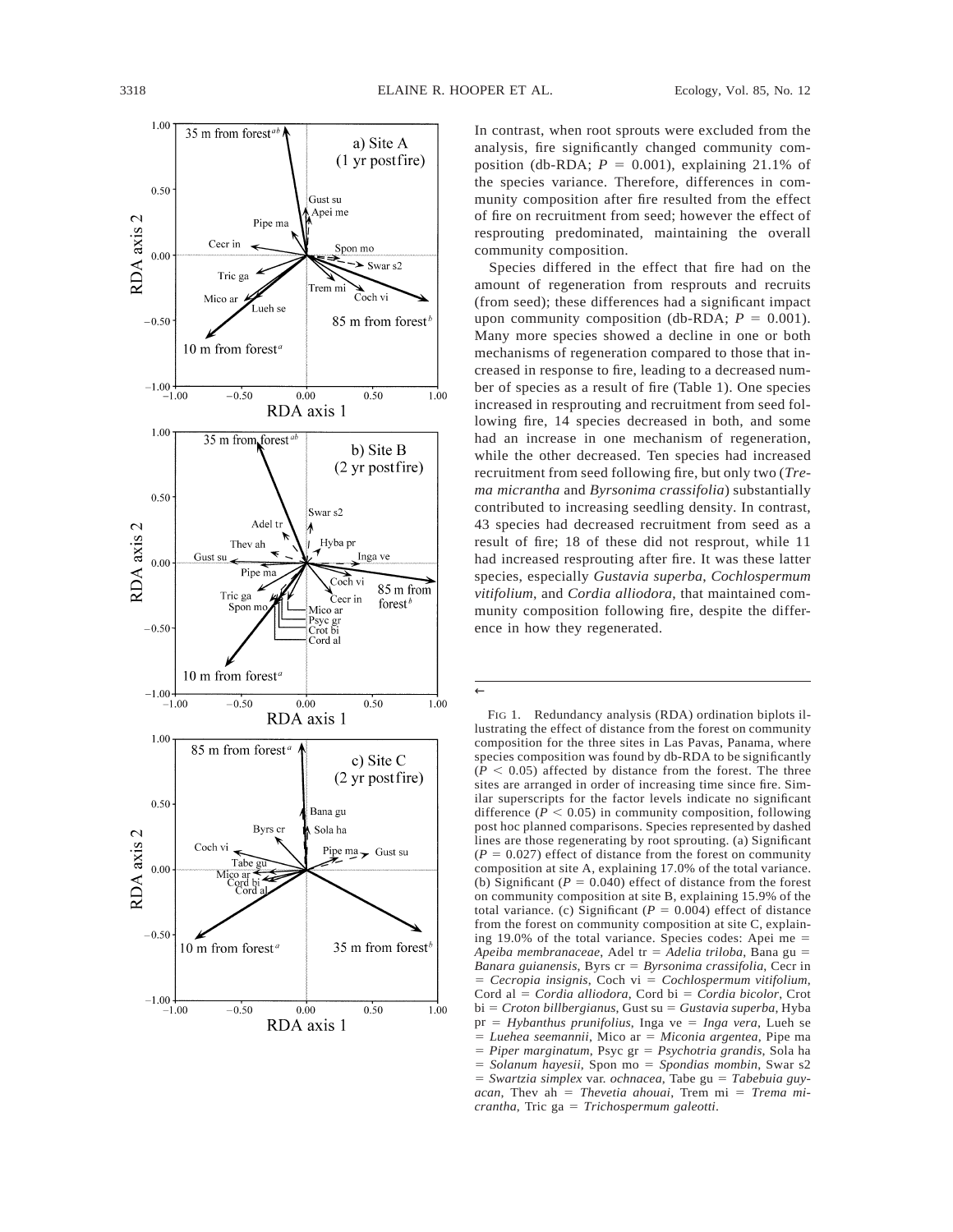TABLE 1. The effect of fire on the number of recruits (from seeds), the number of resprouts, and the total number of individuals found naturally regenerating at burned sites at Las Pavas, Panama.

|                                         |                | Recruits              |                  |                       | Resprouts     | Total                 |               |
|-----------------------------------------|----------------|-----------------------|------------------|-----------------------|---------------|-----------------------|---------------|
| Species                                 | No.<br>species | <b>Before</b><br>fire | After<br>fire    | <b>Before</b><br>fire | After<br>fire | <b>Before</b><br>fire | After<br>fire |
| Resprouts and recruits increased        |                |                       |                  |                       |               |                       |               |
| Thevetia ahouai                         | 1              | 8                     | 20               | 1                     | 25            | 9                     | 45            |
| Recruits increased, no resprouts        |                |                       |                  |                       |               |                       |               |
| Trema micrantha                         |                | 3                     | 150              | $\overline{0}$        | $\theta$      | 3                     | 150           |
| Byrsonima crassifolia                   |                | 36                    | 62               | $\overline{0}$        | $\theta$      | 36                    | 62            |
| Total                                   | 10             | 52                    | 276              | $\theta$              | $\theta$      | 52                    | 276           |
| Resprouts increased, no recruits        |                |                       |                  |                       |               |                       |               |
| Total                                   | 3              | $\boldsymbol{0}$      | $\boldsymbol{0}$ | 4                     | 9             | 4                     | 9             |
| Recruits decreased, resprouts increased |                |                       |                  |                       |               |                       |               |
| Gustavia superba                        |                | 426                   | 117              | 157                   | 300           | 583                   | 417           |
| Cochlospermum vitifolium                |                | 105                   | 82               | 22                    | 125           | 127                   | 207           |
| Cordia alliodora                        |                | 24                    | 9                | 56                    | 122           | 80                    | 131           |
| Total                                   | 11             | 622                   | 225              | 317                   | 751           | 939                   | 976           |
| Recruits decreased, no resprouts        |                |                       |                  |                       |               |                       |               |
| Piper marginatum                        |                | 300                   | 32               | $\overline{0}$        | $\theta$      | 300                   | 32            |
| Cecropia insignis                       |                | 68                    | 3                | $\overline{0}$        | $\theta$      | 68                    | 3             |
| Total                                   | 18             | 465                   | 56               | $\overline{0}$        | $\Omega$      | 465                   | 56            |
| Recruits and resprouts decreased        |                |                       |                  |                       |               |                       |               |
| Banara guianensis                       |                | 8                     | 1                | 90                    | 50            | 98                    | 51            |
| Hybanthus prunifolius                   |                | 53                    | 4                | 41                    | 33            | 94                    | 37            |
| Inga vera                               |                | 21                    | $\Omega$         | 69                    | 45            | 90                    | 45            |
| Swartzia simplex var. ochnacea<br>Total | 14             | 23<br>160             | $\Omega$         | 40<br>269             | 6<br>140      | 63<br>429             | 6<br>146      |
| Overall total                           |                | 1307                  | 6<br>583         | 591                   | 925           | 1898                  | 1508          |
|                                         |                |                       |                  |                       |               |                       |               |

*Notes:* Species are grouped into categories depending upon their regeneration response to fire. Only those species that contributed significantly to the overall community abundance are listed.

3. *Time*.—Short-term variation was not an important determinant of community composition. Neither time, nor its interaction with *Saccharum* treatment or distance from the forest, significantly affected community composition.

4. Saccharum *competition*.—Mowing the *Saccharum* caused significant changes in species composition; these differences depended upon distance from the forest (db-RDA; distance  $\times$  treatment interaction,  $P \leq$ 0.001). These species differences resulting from different distances from the forest were significant for all treatments:  $P \le 0.001$  (thrice mown),  $P \le 0.001$  (once mown), and  $P < 0.003$  (unmown control). However, the variance explained by this interaction was low  $(<5\%)$  and therefore we do not want to emphasize these results. The main difference between treatments was that when the *Saccharum* was mown, more agouti-dispersed seedlings were present at the 85-m distance than when it was unmown.

*Effect of time since fire*.—Time since fire significantly affected community composition  $(P = 0.016)$ , as did distance from the forest ( $P = 0.038$ ), live *Saccharum* biomass ( $P = 0.001$ ), and dead *Saccharum* litter ( $P = 0.001$ ); this model explained 11.7% of the species variance.

*Effect of proximity to remnant vegetation in the* Saccharum.—Distance from the forest and large monocots significantly and negatively affected the number of species encountered ( $F_{4,87} = 7.24$ ;  $R^2 = 67.9\%$ ) (Appendix D). Distance from the large monocots was the only factor significantly affecting overall seedling density  $(F_{3.87} = 22.65; R^2 = 56.6\%)$ ; seedling density declined as distance from the large monocots increased. Winddispersed species were affected by distance from the forest and time since fire. The two most abundant winddispersed species, *Trichospermum galeotti* and *Luehea seemannii*, had declining densities with distance from the forest. Time since fire significantly and negatively correlated with the density of the wind-dispersed *Trichospermum galeotti* and *Cochlospermum vitifolium*. In general, the density of the small-bird-dispersed species (*Miconia argentea*, *Psychotria horizontalis*) was negatively correlated with distance from isolated trees while the large-arboreal-animal-dispersed species had densities that were affected by distance from the forest (negatively correlated, *Thevetia ahouai*, *Inga vera*; positively correlated, *Swartzia simplex*). The density of *Byrsonima crassifolia*, a large-bird-dispersed species, declined significantly as distance from saplings and shrubs increased. The densities of the bat-dispersed *Piper marginatum*, the bat- and small-bird-dispersed *Cecropia insignis*, and the secondarily agouti-dispersed *Gustavia superba* declined exponentially as distance from large monocots increased; this effect explained a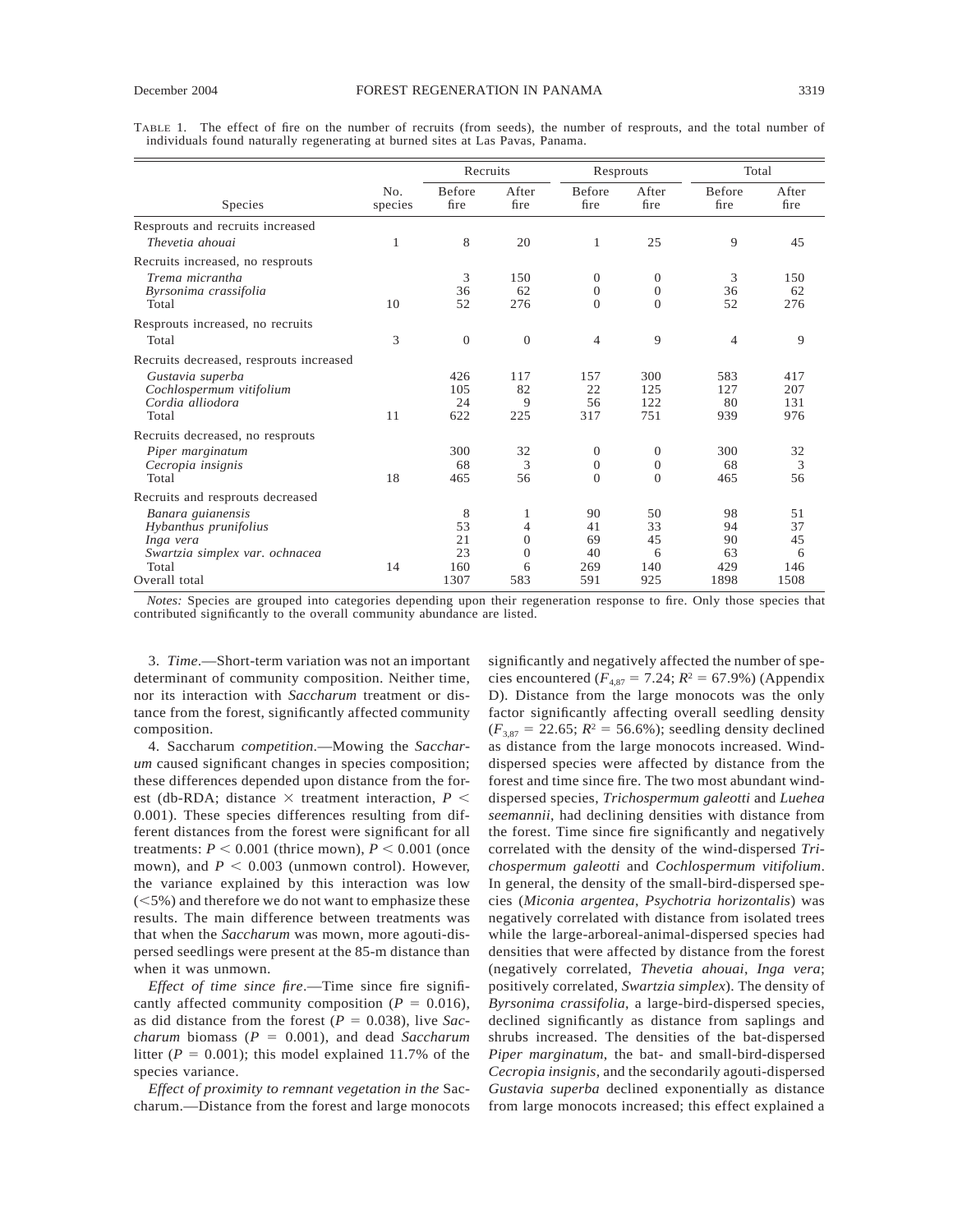large proportion (57.7, 33.5, and 44.9%, respectively) of the variation in their densities.

*Relationship of species characteristics to habitat variables*.—The wind-dispersed *Cochlospermum vitifolium* was found more often in recently burned plots (negative correlation of time since fire and presence of *Cochlospermum vitifolium*;  $P = 0.008$ , whereas largeanimal-dispersed species and species regenerating from root sprouts were found in higher proportions as time since fire increased (positive correlation of time since fire with the presence of large-arboreal-animal-dispersed species and species with a high resprout index;  $P = 0.008$ ) (Appendix E). More pioneer species and species regenerating from seed were found in recently burned plots; as time since fire increased, more shadetolerant species were found, many of which regenerated by resprouting (time since fire negatively correlated with light index and positively correlated with resprout index;  $P = 0.001$ ) (Appendix F). Small-seeded species were found close to the forest, while large-seeded species were found further from the forest (seed size positively correlated with distance from the forest;  $P =$ 0.025). Seedlings of medium-sized trees were found in recently burned plots; as time since fire increased, more shrubs were found (time since fire was negatively correlated with the presence of medium-sized trees and positively correlated with the presence of shrubs;  $P =$ 0.004 and  $P = 0.015$ , respectively) (Appendix G).

#### **DISCUSSION**

Our results emphasize the predominant effect of fire and limitations of effective seed dispersal (a combination of dispersal and survival) in affecting species composition and density of naturally regenerating trees and shrubs in *Saccharum*-dominated abandoned land in Panama. Fire is a major barrier to natural forest regeneration because it decreases species richness. Fire causes a decline in the number of species recruiting from both the seed bank and resprouting, leading to an impoverished community, as has been similarly documented at other tropical sites (Uhl et al. 1988, Nepstad et al. 1990). More species have decreased recruitment from seed (43) than those with enhanced recruitment after fire (11), while half of the species able to resprout have lowered or no resprouting following fire. Suboptimal resprouting after fire is reported at other neotropical sites (Uhl et al. 1990, Kauffman 1991, Sampaio et al. 1993, Miller and Kauffman 1998).

With this low seed bank recruitment and suboptimal resprouting, seed dispersal is the critical mechanism of forest regeneration; over 75% of the natural regeneration originates from recently dispersed seeds in plots that do not receive a prescribed burn. Species richness and density are highly influenced by spatial factors. Proximity to both forest and large monocots significantly and positively affects overall species richness, accounting for 68.1% of the variation. Different species are found near the forest compared to those found near the large monocots. In Costa Rica, Slocum (2001) also found that the species identity of remnant vegetation in abandoned pastures affected the species composition of regeneration below them. At our sites, more species are significantly affected by proximity to the forest, including most of the larger-arboreal-animal-dispersed, wind-dispersed, and ballistic-dispersed species; these species have either a negative linear or negative exponential decline in seedling density with distance from the forest. In contrast, the highest density of natural regeneration is found in close proximity to large monocots; three of the most common species (accounting for 42% of the total density of all naturally regenerating individuals) are found in high densities close to the large monocots including the bat-dispersed *Piper marginatum*, the agouti-dispersed *Gustavia superba*, and *Cecropia insignis*, which is reported to be both birdand bat-dispersed (Dalling et al. 1998*b,* Medellin and Gaona 1999). Their seedlings had a negative exponential decline with distance from these monocots. Agoutis eat bananas (Murie 1977), and bats use them for feeding roosts (E. Hooper, *personal observation*); these facts may account for their high densities near the large monocots. Other remnant vegetation, including shrubs, saplings, and trees found in these *Saccharum* grasslands, also affects the species composition of seedlings regenerating in close proximity. Seedling densities of the large-bird-dispersed *Byrsonima crassifolia* decline linearly with increasing distance from shrubs and saplings, while seedlings of the small-bird-dispersed species *Miconia argentea* and *Psychotria horizontalis* have exponentially declining densities with distance from remnant trees.

These results suggest that proximity to forest and different remnant vegetation classes in the grasslands differentially affects seed dispersal vectors, resulting in spatially distinct variations in community composition in relation to this vegetation. Seed dispersal therefore appears to be critical in determining the diversity, density, and location of natural regeneration. However, we could not distinguish whether higher densities of seedlings under forest and remnant vegetation are due to elevated seed rain, increased survival, or a combination of these factors because we studied the effect of proximity to these vegetation classes on seedling density (effective dispersal). At other sites, studies indicate that isolated trees (Willson and Crome 1989, Guevera et al. 1992), large monocots (Duncan and Chapman 1999), and shrub species (Vieira et al. 1994, Nepstad et al. 1996, Holl 2002) act as recruitment foci for tropical tree seedlings at abandoned sites by attracting seed dispersers. Studies also indicate that abiotic conditions in plots below remnant vegetation are superior for woody seedling growth and survival compared to grass-dominated sites (Guevera et al. 1992, Vieira et al. 1994, Nepstad et al. 1996, Holl 2002). Further research will be needed to determine whether increased seed dispersal, favorable growing conditions,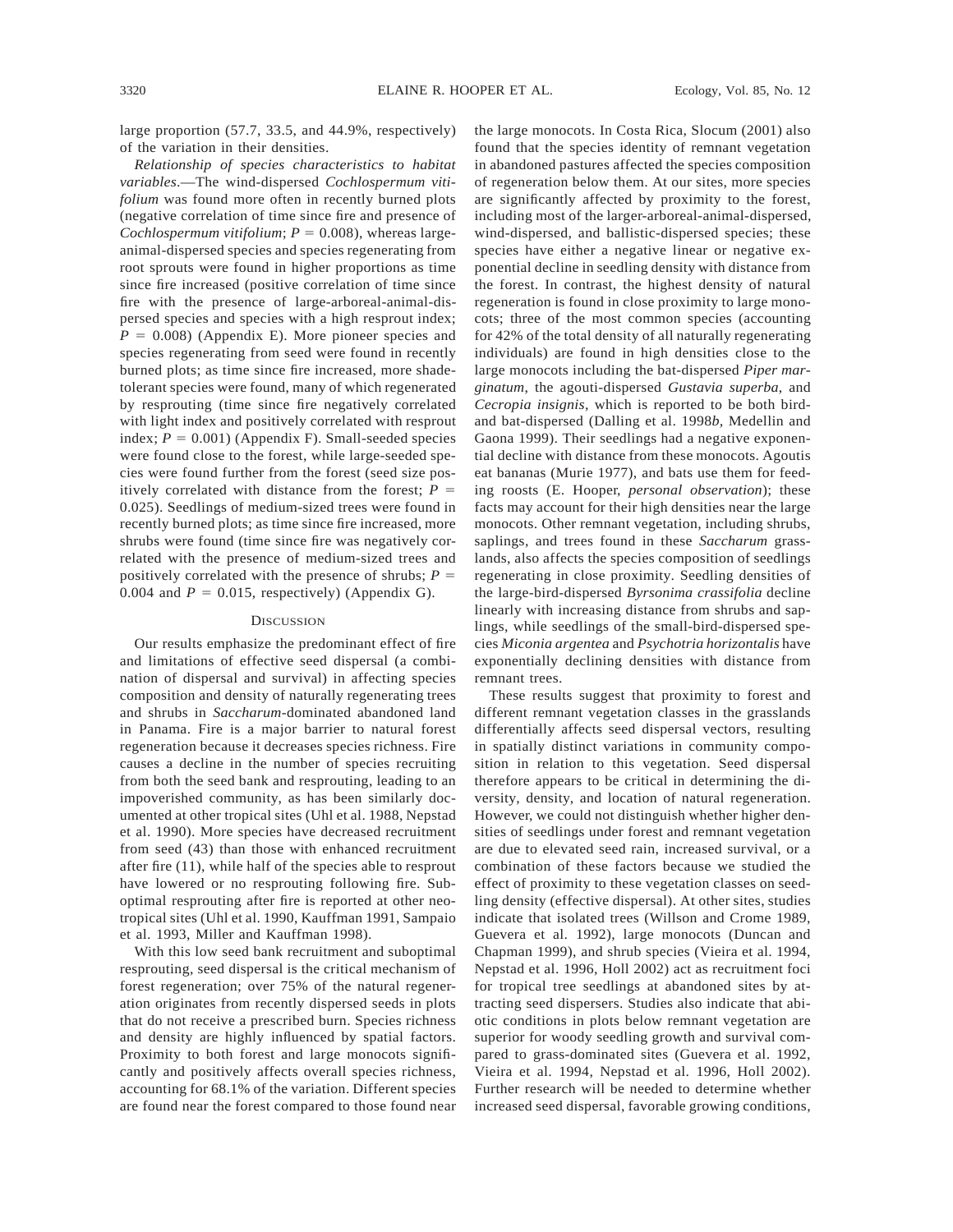or a combination of the two is responsible for the elevated numbers of seedlings we record in close proximity to forest and remnant vegetation, in comparison to *Saccharum*-dominated sites. However, evidence for both is presented in associated studies. In an unpublished manuscript by E. Hooper, P. Legendre, and R. Condit, we document how insufficient seed dispersal, especially of large-seeded shade-tolerant species, limits their regeneration in the *Saccharum*. We also report increased germination, survival, and growth of most tree species planted in shaded, *Saccharum*-free plots as compared to *Saccharum*-dominated plots (Hooper et al. 2002). As shading eliminates the *Saccharum* while enhancing the performance of most tree species (Hooper et al. 2002), this suggests that planting trees to overcome dispersal limitations and produce a shade cover is the best way to eliminate the *Saccharum*. Once trees are established, they may act as regeneration nuclei by attracting seed dispersers and providing favorable growing conditions, thereby accelerating natural regeneration (Nepstad et al. 1990, Lamb et al. 1997).

The amount of time elapsing since the last fire also has significant impacts upon species composition. We differentiated time since fire at the site level and found that distinct patterns of species abundances at different distances from the forest depend upon site. Purata (1986) similarly reports that the interaction of time since disturbance and distance to the forest was important in determining floristic composition in abandoned Mexican fields. The relative importance of distance from the forest and distance from different remnant vegetation on species composition at our sites changes as time since fire increases. Distance from the forest significantly affects species composition 1 and 2 yr postfire, but not 3 and 4 yr postfire; as time since fire increases, distance from the remnant vegetation becomes more important. One year after fire, community composition of tree seedling regeneration is dominated by light-demanding, wind-dispersed species, with some small-bird-dispersed species present; their abundance declines exponentially with increasing distance from the forest; this decline is steep enough that few individuals are found 35 m from the forest. Similar results are reported by Aide and Cavelier (1994) in Columbian abandoned pastures; they found most woody species within 2 m from the forest edge. These results suggest that if abandoned areas are large, distance to the nearest seed source will limit the speed and species composition of natural forest regeneration; similar results are reported by Uhl et al. (1988) and Cubiña and Aide (2001). In contrast to sites close to the forest, the density of the bat-dispersed *Piper marginatum* increases with distance from the forest, peaking at 35 m and dominating the community there. At other neotropical sites, bats have a similar effect on tree regeneration because they disperse more seeds to locations farther from perches than birds (Gorchov et al. 1993, Cardosa da Silva et al. 1996, Medellin and

Gaona 1999). At distances furthest from the forest, few individuals are found except for species that can recruit from seed after fire (*Trema micrantha*) or are able to reproduce in these *Saccharum* grasslands (*Cochlospermum vitifolium*). Few individuals of large-arborealanimal-dispersed species regenerate, and no large monocots, trees, saplings, or shrubs are present one year after fire. In contrast, as time since fire increases, naturally regenerating wind-dispersed species become progressively less abundant, large-animal-dispersed species become more abundant, and remnant vegetation becomes established, reaching a height great enough to overtop the *Saccharum*. The importance of distance from the forest on seedling community composition declines, while the importance of the remnant vegetation increases. Two years post-fire, significant differences in species composition result from the interaction of distance to remnant vegetation and forest; however, remnant vegetation has a more striking impact. For example, at one site, plots at both 10 and 85 m from the forest have similar community composition because both are adjacent to large monocots and remnant trees, whereas the species composition at 35 m is significantly different because no remnant vegetation is present there. Three and four years postfire, distance from the forest has no significant impact upon seedling community composition. In contrast, seedling density in plots with large monocots present is significantly higher than when they are absent (E. Hooper, P. Legendre, and R. Condit, *unpublished manuscript*); distance from the large monocots accounts for a high percentage (56.6%) of the total variation in seedling density. Significantly more species are found near large monocots as compared to *Saccharum*-dominated plots, underscoring the importance of remnant vegetation for increasing diversity during succession in these anthropogenic grasslands.

#### *Successional interpretation*

The chronosequence we record at our site differs from the general neotropical secondary successional model proposed by Finegan (1996), while at sites in close proximity to ours  $(< 4 \text{ km})$  on Barro Colorado Island (BCI) that are not invaded by *Saccharum spontaneum*, successional trajectories generally follow Finegan's (1996) model. For example, Kenoyer (1929) reports a four-stage, post-disturbance succession on BCI: (1) grasses and weedy plants, replaced after a year by large monocots (*Heliconia* spp.) and shrubs of the genus *Piper*; (2) dominance by short-lived pioneers; (3) mixed secondary forest of longer-lived pioneers; (4) climax forest stage. We similarly record a dominance of the site by grasses (*Saccharum*) and clumps of large monocots in association with *Piper* species. Species from the short-lived pioneer stage are almost absent, however, while we record long-lived pioneer species that persist in mature forest. This suggests that species participating in succession become established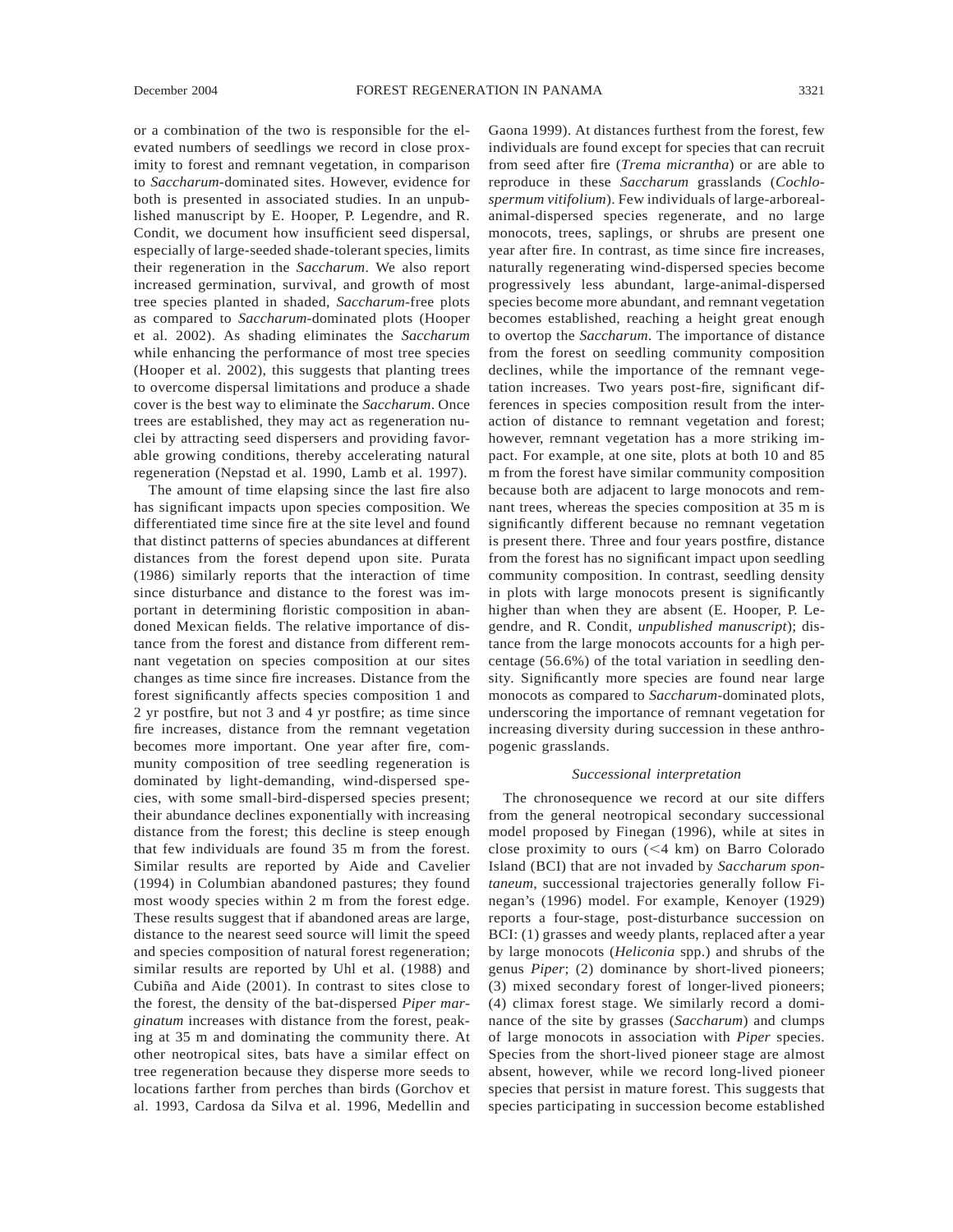soon after site initiation, as proposed by Egler (1954). We characterize the species composition of these successional stages in turn.

*Stage two (short-lived pioneers)*.—Kenoyer (1929) records dominance by short-lived pioneers of the genera *Cecropia*, *Trema*, and *Ochroma* for the third to 15th year following disturbance. In *Saccharum*-dominated sites, this phase is virtually absent. We record a significant decline in light-demanding species with time since fire, suggesting that pioneer species do not persist in these *Saccharum* grasslands. This could result from a combination of decreased seed bank viability and an inability of seedlings to compete with *Saccharum spontaneum*; indirect evidence suggests the former is important, while we present direct evidence for the latter. A comparison of our results with those of authors who studied seed bank dynamics near our site  $(<$  4 km) suggests that some potential pioneer species, especially those from the core pioneer genus *Cecropia*, have low seed bank viability at our site. For example, Dalling et al. (1998*a*) record very high densities of *Cecropia* spp. in the seed bank, while we found low germination of *Cecropia*, especially after fire. Similarly, at Amazonian sites, *Cecropia* species dominate the seed bank and the seedling communities regenerating after disturbance; however, if fire is present *Cecropia* species are extinguished as a component of the regeneration (Didham and Lawton 1999, Mesquita et al. 2001). Interestingly, *Cecropia* does persist at our sites near large monocots, which act as a green firebreak. The small-seeded pioneers that survive in the seed bank and germinate following fire (mainly *Trema micrantha*) have poor survival and therefore do not persist in the *Saccharum* because of competition with the *Saccharum*. In a companion study, we present direct evidence that smallseeded pioneer species have very low performance in the *Saccharum* because they can tolerate neither aboveground nor below-ground *Saccharum* competition (Hooper et al. 2002).

*Stage three (long-lived pioneers)*.—Many of the species we record regenerating 1–4 yr after fire are those characteristic of the third stage of succession. Kenoyer (1929) records dominance by long-lived pioneers of the genera *Luehea*, *Apeiba*, *Miconia*, and *Cordia* in this third stage of succession, with shorter-statured trees and shrubs and in some places stands of *Gustavia superba* below their canopy; we similarly report a prevalence of these species. At 60-yr-old successional plots on Barro Colorado Island, Lang and Knight (1983) also report dominance by *Cordia alliodora* and *Luehea seemanii*, with *Gustavia superba* as the most abundant mid-canopy tree. We similarly record the presence of many of these species (34% species similarity) and dominance by *Gustavia superba*. The similarity of species composition between seedlings in our plots and those documented in 15–200 yr successional plots on BCI (Knight 1975) is also high; over 60% of the individuals and 31 species we record are also present in

these third-phase successional plots on BCI, especially those from later successional plots. Thirteen of the species from our sites are present in the 15th year of succession, 29 are present in 50–80th year, and 27 are found in the 200th year plots of Knight (1975). Our data thus support the hypothesis of Finegan (1996) that regeneration of the long-lived pioneers is abundant in the first years of succession, and it also supports Egler's initial floristic composition model of succession (Egler 1954).

*Stage four (mature forest)*.—Finegan (1996) and Kenoyer (1929) classify a fourth stage of succession as mature forest dominated by shade-tolerant species. Finegan (1996) states that the long-lived pioneers characteristic of the third phase are scarce in mature forests and therefore these two forest types are dominated by different taxa. We do not dispute that late successional and mature forest community composition is different; however, our data suggest that many species that colonize early in succession persist in mature tropical forest. For example, 54 of the 80 species we record regenerating are also components of the 50-ha plot of mature forest on BCI (Condit et al. 1996). These species represent  $35.8\%$  of all stems  $>10$  mm dbh and 29.3% of all stems  $>100$  mm dbh recorded in 1990 in the 50-ha plot on BCI; these species include long-lived pioneers, as well as mid- and understory species. Other researchers working near our site report similar findings. Denslow and Guzman (2000) also compare successional plots near ours with data from mature forest on BCI and report that primary forest species accumulate rapidly in the first few years after disturbance if propagule sources are close by. Knight (1975) found that all the canopy emergents in mature forest on BCI are long-lived pioneers (characterized as infrequently reproducing in the understory of mature forest). Milton et al. (1994) similarly document large individuals of heliophilic species in old-growth stands on BCI and suggest that these species have the potential to outlive many of the shade-tolerant species and persist for thousands of years.

These results suggest that elements of both the general model of neotropical succession proposed by Finegan (1996) and based on the initial floristics model (Egler 1954) as well as the nucleation model of Yarranton and Morrison (1974) are applicable in *Saccharum*-dominated abandoned agricultural lands in Panama. Our data show that time since fire significantly affects species composition, with light-demanding medium-sized trees present significantly more often in early postfire communities and shade-tolerant understory species present significantly more often as time since fire increases, as predicted by the successional model of Finegan (1996). However, we also find that the presence of regenerating tree species with different dispersal mechanisms changes with time since fire; winddispersed species are present significantly more often in early post-fire communities while large-arboreal-an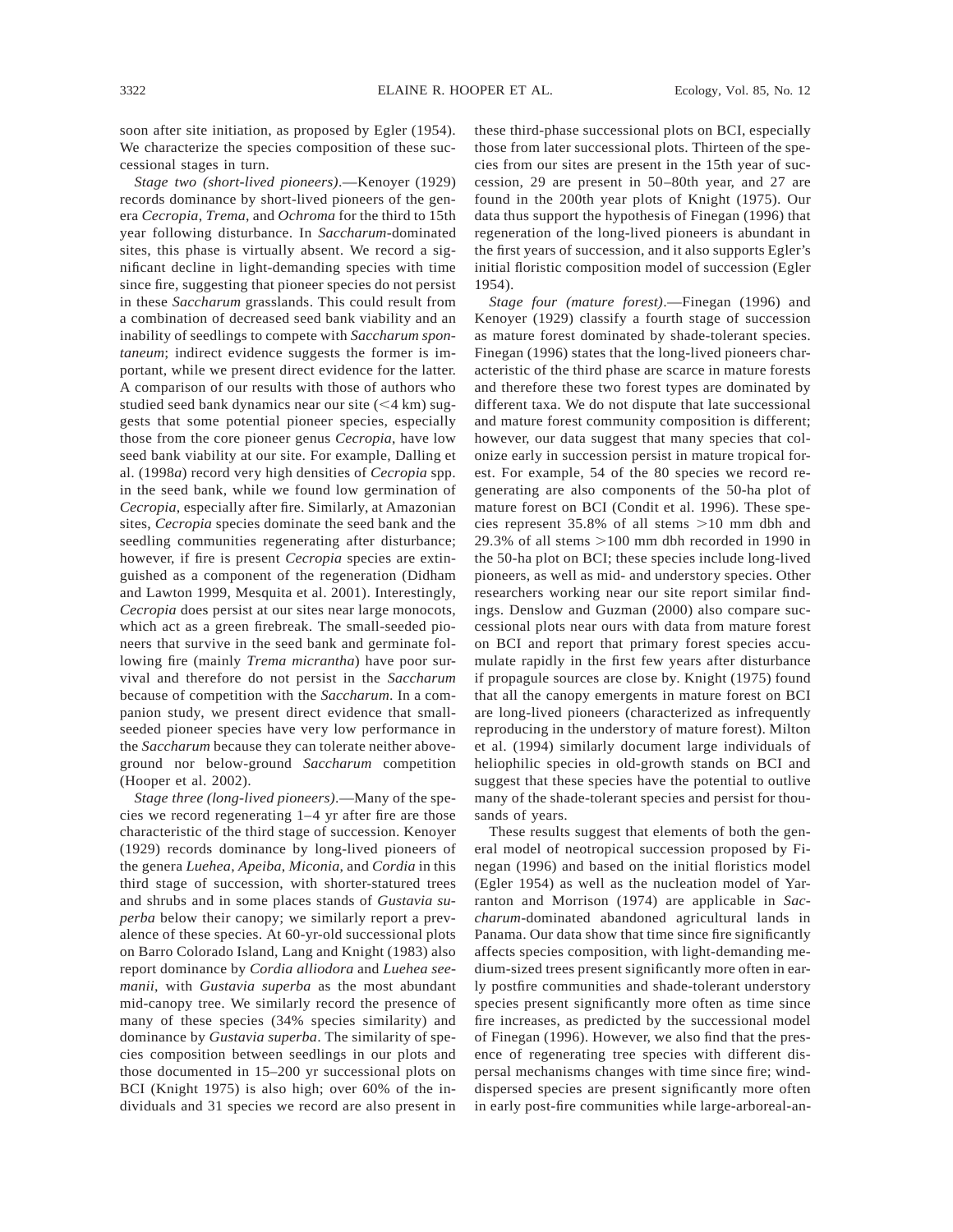imal-dispersed species are present significantly more often as time since fire increases. The spatial distribution of naturally regenerating tree species is significantly and positively affected by proximity to the forest and remnant vegetation, with the species composition of the regeneration significantly affected by the identity of the vegetation (ex-forest, large monocot) found in close proximity; these results follow the nucleation model of Yarranton and Morrison (1974). Therefore, while species composition is similar to the third stage, and many species persist into the mature forest stage of the general neotropical successional model of Finegan (1996), the spatial distribution of these species follows the nucleation model of succession, where naturally regenerating forest species are distributed in close proximity to forest and remnant vegetation present in the grasslands. Our results suggest that recruitment limitation is the main determinant of species composition, as has been suggested for mature forest composition on BCI (Hubbell et al. 1999). These results corroborate the statement of Finegan (1984, 1996) that a deterministic concept of succession cannot be the whole explanation for species composition at a site. Deterministic successional models suggest that species compositional sequence results from competition between species with different life histories and competitive abilities establishing at or shortly after site disturbance. These models do not take into account the nature of seed dispersal or the filtering effect of initial site conditions on propagule dispersal, seedling establishment, and survival. Williams et al. (1969) highlight the importance of incorporating spatial factors in successional models, reporting that floristic composition changed from a temporal to a spatial organization after a year following clearing of Queensland rain forest. We also find that temporal and spatial factors affect the species composition of forest succession in deforested and abandoned lands invaded by *Saccharum spontaneum*; both must be considered for a complete description of succession.

Fire, however, sets back succession in these highly flammable *Saccharum*-dominated grasslands; in the continual presence of fire, the successional sequence documented at our sites is unlikely to proceed very far, and a *Saccharum*-dominated grassland will continue to effectively preclude woody species regeneration. Similar results of grass invasion are reported for the Brazilian Amazon where repeatedly burned lands are dominated initially by grasses, potentially suppressing the recruitment of tree seedlings for years (Cochrane and Schulze 1998). Grasses maintain a fire regime which, in the worst cases, permanently deflects succession to a savanna and scrub vegetation (D'Antonio and Vitousek 1992); this could lead to the impoverishment of vast expanses of tropical lands (Uhl 1998), as has been reported in much of the Old World tropics. For example, Otsamo et al. (1995) report that in Indonesia alone  $64 \times 10^6$  ha of previously forested land are dominated by *Imperata cylindrica* and *Saccharum spontaneum* grasslands, as a result of repeated logging and fire. Low-diversity, fire-maintained species communities may result, as we found at our *Saccharum*-dominated sites. Resprouting species form the majority of individuals rebounding initially after fire (51% of individuals present initially after fire are resprouts, as compared to 31% of individuals present at sites unburned for at least 2 yr). However, only a few dominant species resprout after fire while many more species resprout less frequently, if at all. Therefore, in Panama, as at sites in the Amazon (Miller and Kauffman 1998), the inability to resprout can result in local species extinction when seed dispersal is limited, and the seed bank becomes degraded, impoverishing the biodiversity of forest regeneration. Our data show that this threat to forest regeneration is now present in Panama, wherever *Saccharum spontaneum* is present.

#### **ACKNOWLEDGMENTS**

This work was supported by a grant from the Fundacion AVINA. The Smithsonian Tropical Research Institute in Panama provided generous logistical support. We thank members of the Center for Tropical Forest Science for dedicated assistance including J. Aranda, S. Aguilar, and R. Pérez for tree seedling identification, J. Aranda for help with vegetation mapping, S. Loo de Lao for help with initial database management, and L. Valencia for logistical support. Thanks to M. V. Arrocha for field assistance. We thank R. Latta, C. Potvin, and B. Wilsey at McGill University for helpful initial discussions, P. St.Onge at McGill and P. Casgrain and V. Makarenkov at Université de Montréal for computer assistance. M. E. Grillet, H. F. Howe, and members of the Howe laboratory provided helpful comments on earlier versions of the manuscript. We also wish to thank two anonymous reviewers for significantly improving the manuscript. Special thanks to the people of Las Pavas for their dedicated field assistance and Alejandro Sanchez for sharing his knowledge of the local flora.

#### LITERATURE CITED

- Aide, T. M., and J. Cavelier. 1994. Barriers to tropical lowland forest restoration in the Sierra Nevada de Santa Marta, Columbia. Restoration Ecology **2**:219–229.
- Aide, T. M., J. K. Zimmerman, L. Herrera, M. Rosario, and M. Serrano. 1995. Forest recovery in abandoned tropical pastures in Puerto Rico. Forest Ecology and Management **77**:77–86.
- Borcard, D., P. Legendre, and P. Drapeau. 1992. Partialling out the spatial component of ecological variation. Ecology **73**:1045–1055.
- Brown, S., and A. E. Lugo. 1990. Tropical secondary forests. Journal of Tropical Ecology **6**:1–32.
- Cardosa da Silva, J. M., C. Uhl, and G. Murray. 1996. Plant succession, landscape management, and the ecology of frugivorous birds in abandoned Amazonian pastures. Conservation Biology **10**:491–503.
- Chapman, C. A., and L. J. Chapman. 1999. Forest restoration in abandoned agricultural land: a case study from East Africa. Conservation Biology **13**:1301–1311.
- Cochrane, M. A., and M. D. Schulze. 1998. Forest fires in the Brazilian Amazon. Conservation Biology **12**:948–950.
- Condit, R., S. P. Hubbell, and R. B. Foster. 1995. Mortality rates of 205 Neotropical tree and shrub species and the impact of severe drought. Ecological Monographs **65**:419– 439.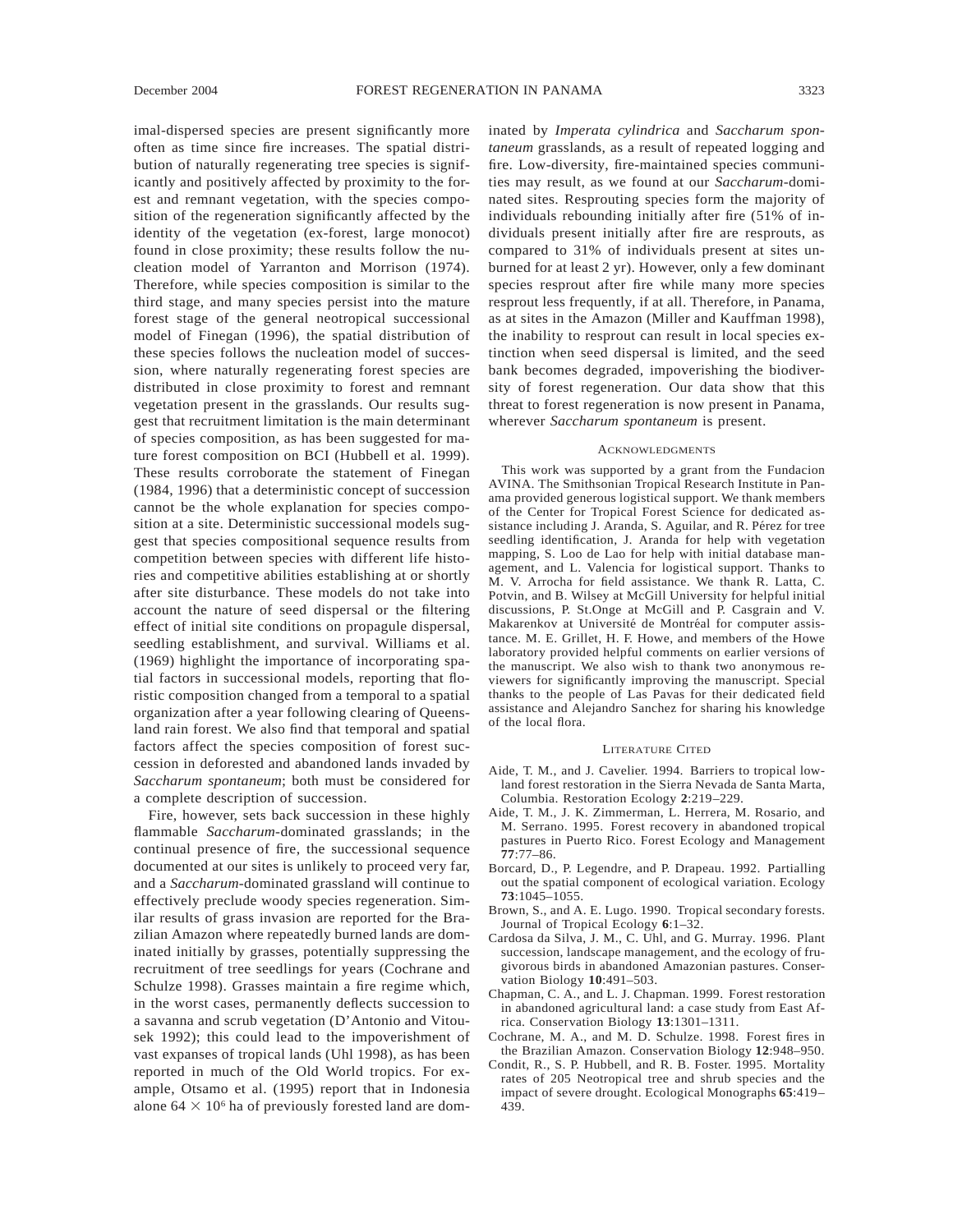- Condit, R., S. P. Hubbell, and R. B. Foster. 1996. Assessing the response of plant functional types to climatic change in tropical forests. Journal of Vegetation Science **7**:405– 416.
- Connell, J. H., and R. O. Slatyer. 1977. Mechanisms of succession in natural communities and their role in community stability and organization. American Naturalist **111**:1119– 1144.
- Croat, T. B. 1978. The flora of Barro Colorado Island. Stanford University Press, Stanford, California, USA.
- Cubiña, A., and T. M. Aide. 2001. The effect of distance from forest edge on seed rain and soil seed bank in a tropical pasture. Biotropica **33**:260–267.
- Dalling, J. W., S. P. Hubbell, and K. Silvera. 1998*a.* Seed dispersal, seedling establishment and gap partitioning among tropical pioneer trees. Journal of Ecology **86**:674– 689.
- Dalling, J. W., M. D. Swaine, and N. C. Garwood. 1998*b.* Dispersal patterns and seed bank dynamics of pioneer trees in moist tropical forest. Ecology **79**:564–578.
- D'Antonio, C. M., and P. M. Vitousek. 1992. Biological invasions by exotic grasses, the grass/fire cycle, and global change. Annual Review of Ecology and Systematics **23**: 63–87.
- Denslow, J. S., and S. G. Guzman. 2000. Variation in stand structure, light, and seedling abundance across a tropical moist forest chronosequence, Panama. Journal of Vegetation Science **11**:201–212.
- Didham, R. K., and J. H. Lawton. 1999. Edge structure determines the magnitude of changes in microclimate and vegetation structure in tropical forest fragments. Biotropica **31**:17–30.
- Duncan, R. S., and C. A. Chapman. 1999. Seed dispersal and potential forest succession in abandoned agriculture in tropical Africa. Ecological Applications **9**:998–1008.
- Egler, F. E. 1954. Vegetation science concepts I. Initial floristic composition, a factor in old-field vegetation development. Vegetatio **4**:412–417.
- Finegan, B. 1984. Forest succession. Nature **312**:109–114.
- Finegan, B. 1996. Pattern and process in neotropical secondary rain forests: the first 100 years of succession. Trends in Ecology and Evolution **11**:119–124.
- Gorchov, D. L., F. Cornejo, C. Ascorra, and M. Jaramillo. 1993. The role of seed dispersal in the natural regeneration of rain forest after strip-cutting in the Peruvian Amazon. Vegetatio **107/108**:339–349.
- Guariguata, M. R., and R. Ostertag. 2001. Neotropical secondary forest succession: changes in structural and functional characteristics. Forest Ecology and Management **148**:185–206.
- Guevara, S., and J. Laborde. 1993. Monitoring seed dispersal at isolated standing trees in tropical pastures: consequences for local species availability. Vegetatio **107/108**:319–338.
- Guevara, S., J. Meave, P. Moreno-Casasola, and J. Laborde. 1992. Floristic composition and structure of vegetation under isolated trees in Neotropical pastures. Journal of Vegetation Science **3**:655–664.
- Guevara, S., S. E. Purata, and E. Van der Maarel. 1986. The role of remnant forest trees in tropical secondary succession. Vegetatio **66**:77–84.
- Holl, K. D. 1999. Factors limiting tropical rainforest regeneration in abandoned pasture: seed rain, seed germination, microclimate and soil. Biotropica **31**:229–242.
- Holl, K. D. 2002. Effect of shrubs on tree seedling establishment in an abandoned tropical pasture. Journal of Ecology **90**:179–187.
- Holl, K. D., M. E. Loik, E. H. V. Lin, and I. A. Samuels. 2000. Tropical montane forest restoration in Costa Rica: overcoming barriers to dispersal and establishment. Restoration Ecology **8**:339–349.
- Holm, L., J. V. Pancho, J. P. Herberger, and D. L. Plucknett. 1979. A geographical atlas of world weeds. John Wiley and Sons, New York, New York, USA.
- Hooper, E., R. Condit, and P. Legendre. 2002. Responses of 20 native tree species to reforestation strategies for abandoned farmland in Panama. Ecological Applications **12**: 1626–1641.
- Howe, H. F., and J. Smallwood. 1982. Ecology of seed dispersal. Annual Review of Ecology and Systematics **13**:201– 228.
- Hubbell, S. P., R. B. Foster, S. T. O'Brien, K. E. Harms, R. Condit, B. Wechsler, S. J. Wright, and S. L. de Lao. 1999. Light-gap disturbances, recruitment limitation, and tree diversity in a neotropical forest. Science **283**:554–557.
- Kauffman, J. B. 1991. Survival by sprouting following fire in tropical forests of the eastern Amazon. Biotropica **23**: 219–224.
- Kenoyer, L. A. 1929. General and successional ecology of the lower tropical rain-forest at Barro Colorado Island, Panama. Ecology **10**:201–222.
- Knight, D. H. 1975. A phytosociological analysis of speciesrich tropical forest on Barro Colorado Island, Panama. Ecological Monographs **45**:259–284.
- Lamb, D., J. Parotta, R. Keenan, and N. Tucker. 1997. Rejoining habitat remnants: restoring degraded forest lands. Pages 366–385 *in* W. F. Laurance and R. O. Bierregaard, Jr., editors. Tropical forest remnants: ecology, management, and conservation of fragmented communities. University of Chicago Press, Chicago, Illinois, USA.
- Lang, G. E., and D. H. Knight. 1983. Tree growth, mortality, recruitment, and canopy gap formation during a 10-year period in a tropical moist forest. Ecology **64**:1075–1080.
- Legendre, P., and M. J. Anderson. 1999. Distance-based redundancy analysis: testing multispecies responses in multifactorial ecological experiments. Ecological Monographs **69**:1–24.
- Legendre, P., R. Galzin, and M. L. Harmelin-Vivien. 1997. Relating behavior to habitat: solutions to the fourth-corner problem. Ecology **78**:547–562.
- McCook, L. J. 1994. Understanding ecological community succession: causal models and theories, a review. Vegetatio **110**:115–147.
- Medellin, R. A., and O. Gaona. 1999. Seed dispersal by bats and birds in forest and disturbed habitats of Chiapas, Mexico. Biotropica **31**:478–485.
- Mesquita, R. C. G., K. Ickes, G. Ganade, and G. B. Williamson. 2001. Alternative successional pathways in the Amazon basin. Journal of Ecology **89**:528–537.
- Miller, P. M., and J. B. Kauffman. 1998. Seedling and sprout response to slash-and-burn agriculture in a tropical deciduous forest. Biotropica **30**:538–546.
- Milton, K., E. A. Laca, and M. W. Demment. 1994. Successional patterns of mortality and growth of large trees in a Panamanian lowland forest. Journal of Ecology **82**:79–87.
- Murie, J. O. 1977. Cues used for cache-finding by agoutis (*Dasyprocta punctata*). Journal of Mammalogy **58**:95–96.
- Nepstad, D. C., C. Uhl, C. A. Pereira, and J. M. Cardosa da Silva. 1996. A comparative study of tree establishment in abandoned pasture and mature forest of eastern Amazonia. Oikos **76**:25–39.
- Nepstad, D., C. Uhl, and E. A. Serrao. 1990. Surmounting barriers to forest regeneration in abandoned, highy degraded pastures: a case study from Paragominas, Para´, Brazil. Pages 215–229 *in* A. B. Anderson, editor. Alternatives to deforestation: steps toward sustainable use of the Amazon rain forest. Columbia University Press, New York, New York, USA.
- Okubo, A., and S. A. Levin. 1989. A theoretical framework for data analysis of wind dispersal of seeds and pollen. Ecology **70**:329–338.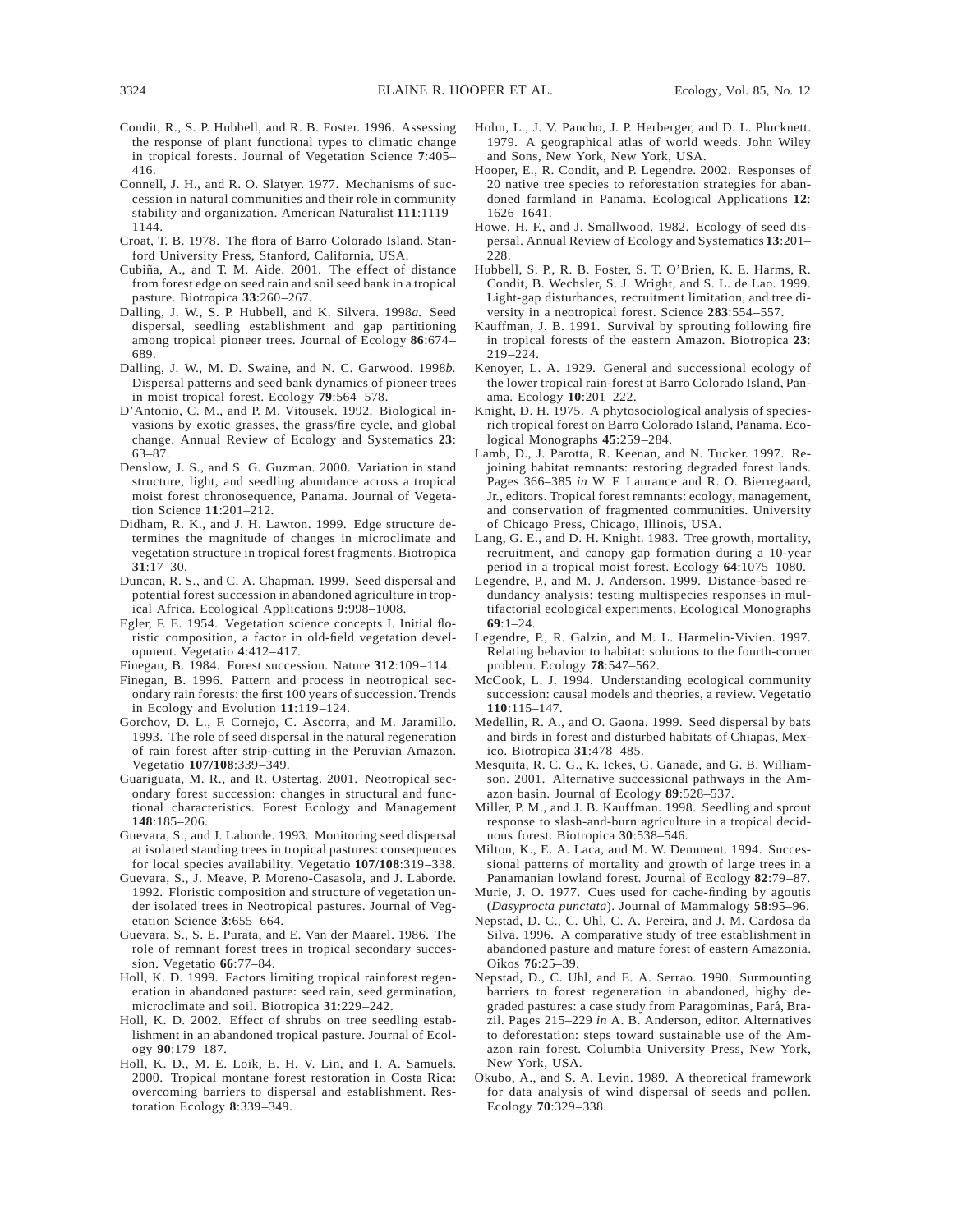- Otsamo, A., G. Ådjers, T. Sasmito Hadi, J. Kuusipalo, K. Tuomela, and R. Vuokko. 1995. Effect of site preparation and initial fertilization on the establishment and growth of four plantation tree species used in reforestation of *Imperata cylindrica* (L.) Beauv. dominated grasslands. Forest Ecology and Management **73**:271–277.
- Panje, R. R. 1970. The evolution of a weed. PANS **16**:590– 595.
- Peart, D. R. 1985. The quantitative representation of seed and pollen dispersal. Ecology **66**:1081–1083.
- Penna Franco, E. A. 1990. Estudio socioeconomico y descripcion de practicas agricolas en tres comunidades aledanas al Monumento Natural de Barro Colorado (Las Pavas, Lagartera y Lagarterita). Tesis por el titulo de licenciado en ingenieria agronomica. Universidad de Panama, Facultad de ciencias agropecuarias escuela de agronomica, Republica de Panama.
- Purata, S. E. 1986. Floristic and structural changes during old-field succession in the Mexican tropics in relation to site history and species availability. Journal of Tropical Ecology **2**:257–276.
- Sampaio, E. V. S. B., I. H. Salcedo, and J. B. Kauffman. 1993. Effect of different fire severities on coppicing of caatinga vegetation in Serra Talhado, PE, Brazil. Biotropica **25**:452–460.
- SAS. 1988. SAS/STAT user's guide. Release 6.03 edition. SAS Institute, Cary, North Carolina, USA.
- Slocum, M. G. 2001. How tree species differ as recruitment foci in a tropical pasture. Ecology **82**:2547–2559.
- Uhl, C. 1998. Perspectives on wildfire in the humid tropics. Conservation Biology **12**:942–943.
- Uhl, C., R. Buschbacher, and E. A. S. Serrão. 1988. Abandoned pastures in eastern Amazonia. I. Patterns of plant succession. Journal of Ecology **76**:663–681.
- Uhl, C., D. Nepstad, R. Buschbacher, K. Clark, B. Kauffman, and S. Subler. 1990. Studies of ecosystem response to natural and anthropogenic disturbance provide guidelines for

designing sustainable land-use systems in Amazonia. Pages 24–42 *in* A. B. Anderson, editor. Alternatives to deforestation: steps toward sustainable use of the Amazon rain forest. Columbia University Press, New York, New York, USA.

- Vieira, I. C. G., C. Uhl, and D. Nepstad. 1994. The role of the shrub *Cordia multispicata* Cham. as a 'succession facilitator' in an abandoned pasture, Paragominas, Amazonia. Vegetatio **115**:91–99.
- Wijdeven, S. M. J., and M. E. Kuzee. 2000. Seed availability as a limiting factor in forest recovery processes in Costa Rica. Restoration Ecology **8**:414–424.
- Williams, W. T., G. N. Lance, L. J. Webb, J. G. Tracey, and M. B. Dale. 1969. Studies in the numerical analysis of complex rain-forest communities III. The analysis of successional data. Journal of Ecology **57**:515–535.
- Willson, M. F., and F. H. J. Crome. 1989. Patterns of seed rain at the edge of a tropical Queensland rain forest. Journal of Tropical Ecology **5**:301–308.
- Wilson, J. B., H. Gitay, S. H. Roxburgh, W. M. King, and R. S. Tangney. 1992. Egler's concept of 'Initial floristic composition' in succession—ecologists citing it don't agree what it means. Oikos **64**:591–593.
- Windsor, D. M. 1990. Climate and moisture variability in a tropical forest: long-term records from Barro Colorado Island, Panama. Smithsonian Contribution to The Earth Sciences. Number 29. Smithsonian Institution Press, Washington, D.C., USA.
- Yarranton, G. A., and R. G. Morrison. 1974. Spatial dynamics of a primary succession: nucleation. Journal of Ecology **62**: 417–428.
- Zahawi, R. A., and C. K. Augspurger. 1999. Early plant succession in abandoned pastures in Ecuador. Biotropica **31**: 540–552.
- Zimmerman, J. K., J. B. Pascarella, and T. M. Aide. 2000. Barriers to forest regeneration in an abandoned pasture in Puerto Rico. Restoration Ecology **8**:350–360.

### **APPENDIX A**

Details of the statistical methods utilized in the paper are available in ESA's Electronic Data Archive: *Ecological Archives* E085-116-A1.

#### **APPENDIX B**

A diagram of the experimental design is available in ESA's Electronic Data Archive: *Ecological Archives* E085- 116-A2.

#### **APPENDIX C**

A table of species characteristics and abundances of all species naturally regenerating in *Saccharum*-dominated grasslands is available in ESA's Electronic Data Archive: *Ecological Archives* E085-116-A3.

#### **APPENDIX D**

Results of nonlinear regression analyses modeling the effect of distance from the various classes of remnant vegetation and abiotic factors on the density of naturally regenerating tree and shrub species are available in ESA's Electronic Data Archive: *Ecological Archives* E085-116-A4.

#### **APPENDIX E**

Results of fourth-corner correlation analyses comparing dispersal vector with time since fire are available in ESA's Electronic Data Archive: *Ecological Archives* E085-116-A5.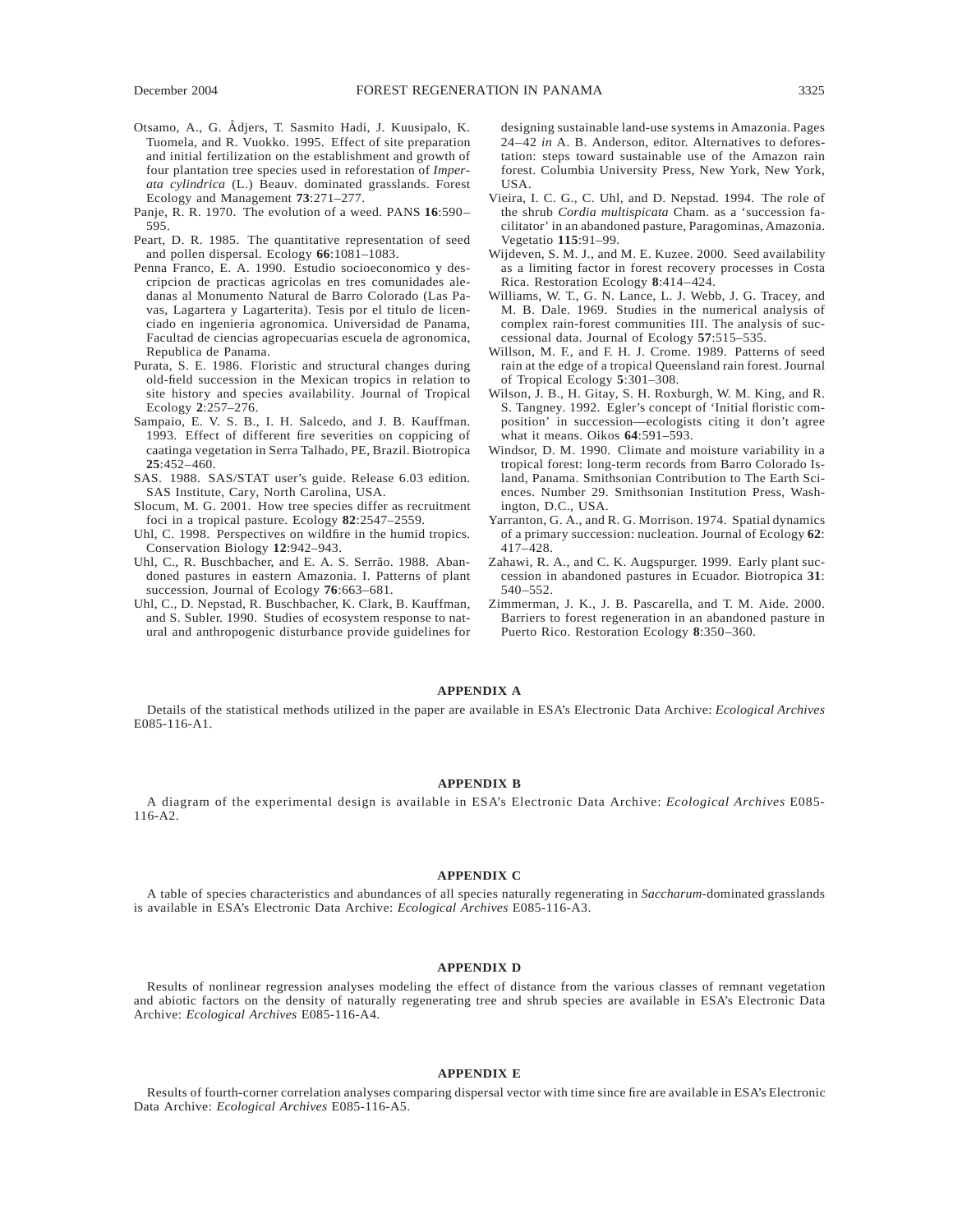### **APPENDIX F**

Results of fourth-corner correlation analyses comparing species characteristics with time since fire and distance from the forest are available in ESA's Electronic Data Archive: *Ecological Archives* E085-116-A6.

### **APPENDIX G**

Results of fourth-corner correlation analyses comparing adult size of individuals regenerating in the *Saccharum*-dominated grasslands with time since fire are available in ESA's Electronic Data Archive: *Ecological Archives* E085-116-A7.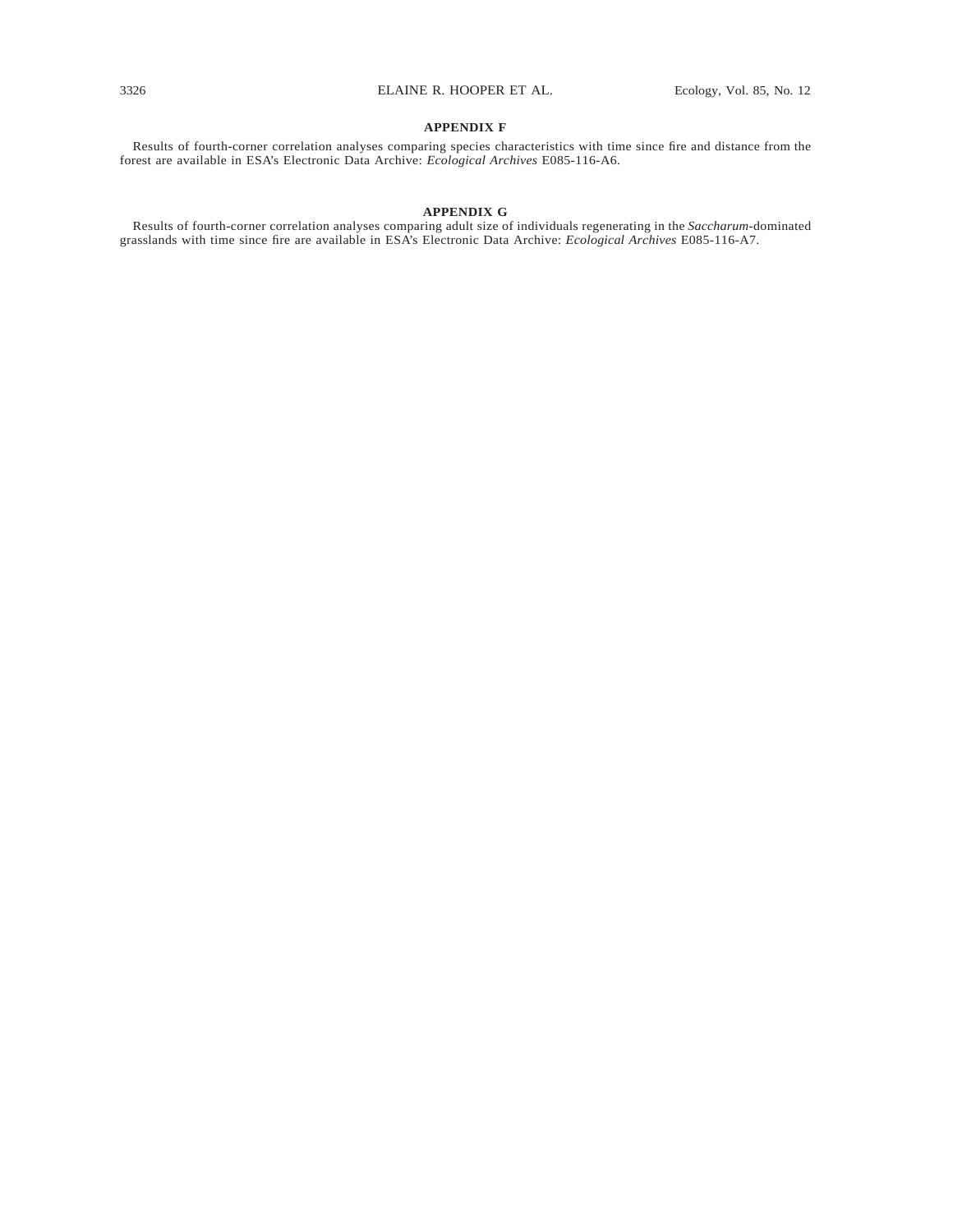### **APPENDIX A**

### *Ecological Archives* **E085-116-A1**

## DETAILS OF THE STATISTICAL METHODS

### **INTRODUCTION**

We utilized multivariate methods to determine the effect of the experimental factors distance from the forest, *Saccharum* competition, time and fire on species composition; in a companion paper, we investigated their effects on the density and diversity of tree species recruitment (Hooper et al. in review). While multivariate analyses have been successfully used in studies of tropical succession to distinguish temporal trends from environmental patterns and randomness and to estimate successional vectors of species composition (for example, see Healey and Gara 2003, Mesquita et al. 2001, Aide et al. 2000, Sheil 1999, Aide et al. 1996, Purata 1986, Knight 1975, Williams et al. 1969), multivariate approaches have been criticized because they are often merely descriptive instead of experimental and thus have not increased our ability for prediction or control of succession (Austin 1977). Distance measures utilized in conventional ordination analyses are often not appropriate for tropical data which is characterized by the presence of a high number of rare species. To address these issues, we used an experimental approach and were able to assess the significance of our experimental factors in determining species composition through the use of a recently developed method, distance-based redundancy analysis (db-RDA, Legendre and Anderson 1999). This method is advantageous because it allowed us to use distance measures appropriate in the presence of a high number of rare species. We used 4<sup>th</sup> corner analysis, another recently-developed method, to correlate the species attributes associated with successional stages (Legendre et al. 1997) and test the significance of these correlations.

We relate our results to previous tropical successional hypotheses, namely the initial floristic composition model (applied to tropical succession by Finegan 1996) and the nucleation model (Yarranton and Morrison 1974). To evaluate the importance of succession following the nucleation model, we determined the effect of trees, shrubs and large-leaved monocots on natural tree regeneration by documenting their locations and measuring their proximity to each naturally-regenerating seedling. We used a chronosequence, or space-for-time substitution approach, by studying floristic composition on plots at sites with known time since disturbance (fire). We separated the effects of spatial and temporal variation by using contiguous plots at replicated sites, as recommended by Austin (1977), coupled with appropriate analyses designed to test separately for the effects of site and temporal trend; this separation is important in successional studies utilizing a space-for-time substitution approach (Williams et al. 1969, Austin 1977, Swaine and Greig Smith 1980). To ensure that the successional trend occupied more variance than the within-year differences (Legendre et al. 1985), we separated the effects of short- and long-term variation by using repeated measurements from the same plots over a year (short-term variation) and comparing this to the effect of time-since-fire at each site (long-term variation).

### PROBLEMS WITH USE OF CONVENTIONAL MULTIVARIATE ANALYSES

A major problem with the use of multivariate techniques for studying secondary succession of tropical rainforest is the choice of an appropriate distance measure for simple or canonical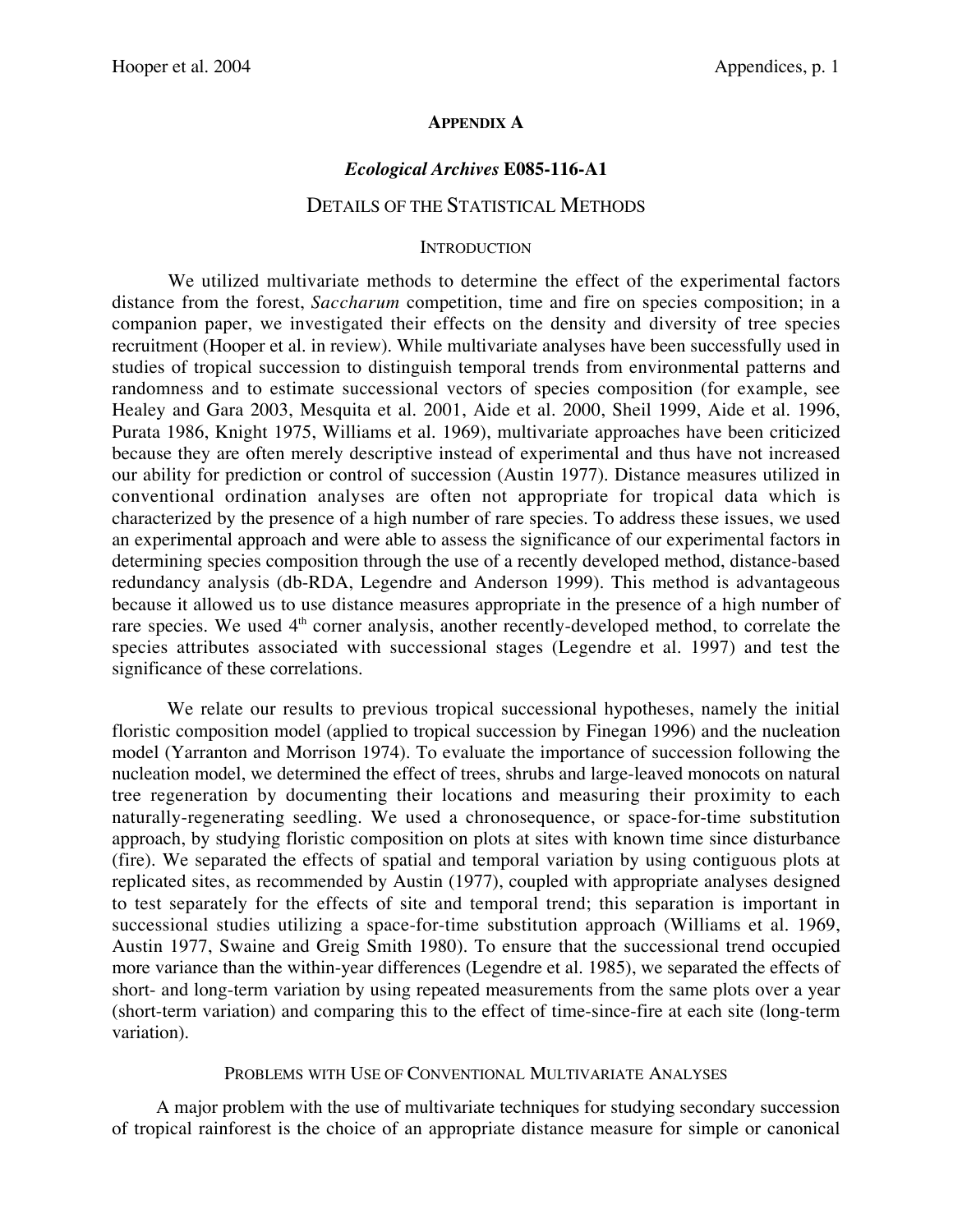ordination analysis. Species abundance data in the tropics often produce matrices (sites x species) characterized by the presence of many rare species, each of which is found in very few plots. For this type of data, the Euclidean distance measure preserved in principal component analysis (PCA) and canonical redundancy analysis (RDA) is inappropriate (Legendre and Legendre 1998, Legendre and Gallagher 2001). Correspondence analysis and its canonical form, CCA, utilize an appropriate distance measure for analyzing data with unimodal response curves and doublezeros. However they overemphasize rare species; therefore, ecological decisions using the results of these methods will be based on the characteristics of the rare species. Nonmetric multidimensional scaling and principal coordinate analysis (PCoA) are not canonical ordination methods. Therefore most of the classical multivariate methods are problematic for characterizing secondary tropical succession.

### JUSTIFICATION FOR OUR USE OF DISTANCE-BASED REDUNDANCY ANALYSIS (DB-RDA)

We needed to test the results of field experiments, using community composition as the multivariate response variable. MANOVA cannot be used with this data because it violates the assumption of multivariate normality and homogeneity of within-group covariance matrices. As well, MANOVA cannot be used when the number of species is greater than the number of sites, as was the case in our study where we recorded 80 species at 45 sites. We could not use nonparametric statistical methods, such as the Mantel test, because they do not allow tests of multivariate interactions between factors in an ANOVA design. Distance-based redundancy analysis (db-RDA) provides a solution for data such as ours (Legendre and Anderson 1999). Db-RDA provides the flexibility of choosing a distance measure which is appropriate for community composition data containing a high number of rare species; it allows for testing the main factors as well as the interaction terms of an ANOVA model; it uses permutation testing which does not require multivariate normality; it can be used with response data containing more species than there are sites; and it allows users to draw biplots to represent the ANOVA results.

## DETAILS OF METHODOLOGY

*I. Effect of distance from the forest,* Saccharum *competition*, *time, site and fire on community composition*.—Distance-based redundancy analysis (db-RDA) was used to test the significance of these experimental factors and their interaction terms in an ANOVA model, using species assemblage (a table of species abundances by subplots) as the response variable. Details of the procedure are outlined in Legendre and Anderson (1999). The experimental factors of distance from the forest, treatment of the *Saccharum spontaneum*, site, fire, and time were coded as orthogonal dummy variables. The effect of all five experimental factors could not be analyzed in a single analysis; different data were needed to test for time, site and fire (Table A1). We therefore analyzed our data using db-RDA with various three-way ANOVA designs: (1) To test for the effect of time, distance from the forest, *Saccharum* competition, and their interactions, data from all four time periods at the three sites that were not burned by wildfire, or by prescribed burn, were utilized (108 subplots). (2) To test for the effect of site, distance from the forest, and *Saccharum* competition, only the December 1996 data could be used because site replication was achieved by using the data collected before the prescribed burn on both sides of the firebreak at each site (90 subplots). (3) To test for the effect of fire, we used two response variable data tables: (A) burned vs. unburned. This was done as the experiment was originally planned, comparing the data collected in the final census in the burned (prescribed burn) and unburned sides of the two sites that received a prescribed burn and escaped uncontrolled fires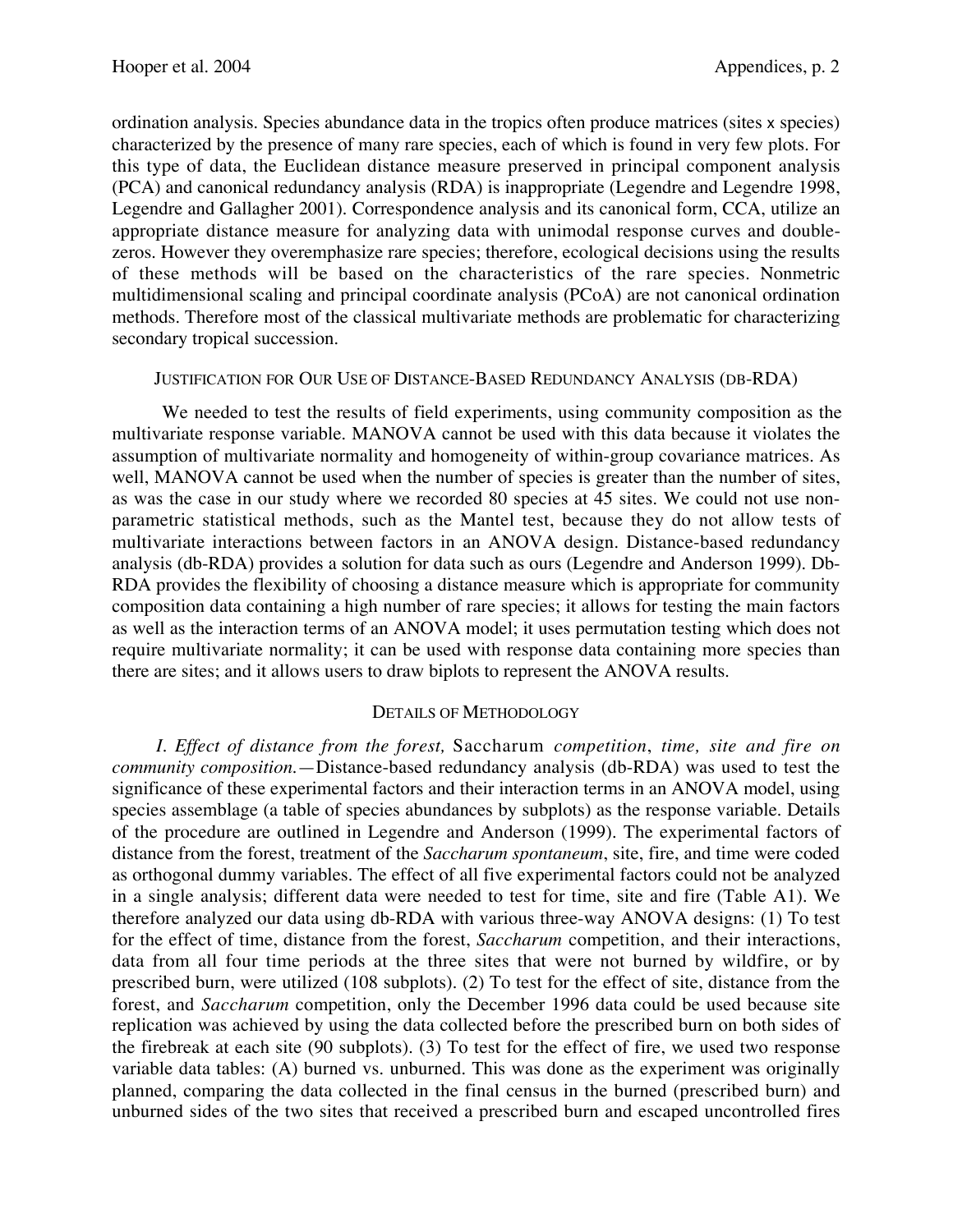(36 subplots). Because of this lack of power, we also conducted an alternative analysis (B) and compared before vs. after the burn on all plots that were burned regardless of whether it was as a result of wild or prescribed fires (108 subplots). The response data tables in all analyses included total number of individuals per species and number of recruits per species. Two additional response tables were also utilized for the fire analyses: total number of root sprouts per species, and a combined data table of the total number of root sprouts and recruits per species. The latter analysis is used to differentiate the effect of fire on the two mechanisms of regeneration in a single analysis; it treats the same species with two origins (root sprout and recruit) as if they were two different species. To de-emphasize rare species, this final analysis was performed using only those species where 10 or more individuals had been recorded.

Redundancy analysis (RDA) was applied to the set of all principal coordinates (PCoA, Gower 1966) derived from the Bray-Curtis distance matrix among sites to test the significance of the main factors and the interactions. We used the Bray-Curtis distance measure within the db-RDA analyses because it does not give disproportionate weight to rare species (Legendre and Legendre 1998). The principal coordinates were corrected for negative eigenvalues using the Lingoes method (Gower and Legendre 1986, Legendre and Anderson 1999).

A special procedure was utilized for biplot representation, because the identity of the original species is lost when principal coordinates are computed from the Bray-Curtis distance matrix in the db-RDA procedure. The original species data were transformed using the chord transformation described by Legendre and Gallagher (2001), chosen because it does not give disproportionate weight to the rare species. The transformed data table was analyzed using RDA and utilized to produce ordination biplots. To further de-emphasize rare species, only those species represented by 5 or more individuals were represented in the biplots.

| TABLE A1. Data matrices used in the 10 three-way db-RDA analyses. Response $=$ response                 |
|---------------------------------------------------------------------------------------------------------|
| variables: Total = all data; Recruits; Rootsprouts; Rootsprouts and recruits = rootsprouts and          |
| recruits included in this analysis, but coded differently for each species. $+$ = unburned plots, $*$ = |
| burned plots.                                                                                           |

\_\_\_\_\_\_\_\_\_\_\_\_\_\_\_\_\_\_\_\_\_\_\_\_\_\_\_\_\_\_\_\_\_\_\_\_\_\_\_\_\_\_\_\_\_\_\_\_\_\_\_\_\_\_\_\_\_\_\_\_\_\_\_\_\_\_\_\_\_\_\_\_\_\_\_\_\_\_

| <b>Factors</b> tested     | Response                 | Aug. 96 | Dec. 96 | April 97 | Aug. 97 |
|---------------------------|--------------------------|---------|---------|----------|---------|
| Time, distance, treatment | Total                    | $^{+}$  | $+$     | $^{+}$   | $\pm$   |
| Time, distance, treatment | Recruits                 | $^{+}$  | $^{+}$  | $^{+}$   | $\pm$   |
| Site, distance, treatment | Total                    |         | $+$     |          |         |
| Site, distance, treatment | Recruits                 |         | $^{+}$  |          |         |
| Fire, distance, treatment | Total                    |         | $^{+}$  |          | $\ast$  |
| Fire, distance, treatment | Recruits                 |         | $^{+}$  |          | $\ast$  |
| Fire, distance, treatment | Rootsprouts              |         | $^{+}$  |          | ∗       |
| Fire, distance, treatment | Rootsprouts and recruits |         | $^{+}$  |          | $\ast$  |
| Fire, distance, treatment | Total                    |         |         |          | $^*,+$  |
| Fire, distance, treatment | Recruits                 |         |         |          | $^*$ ,  |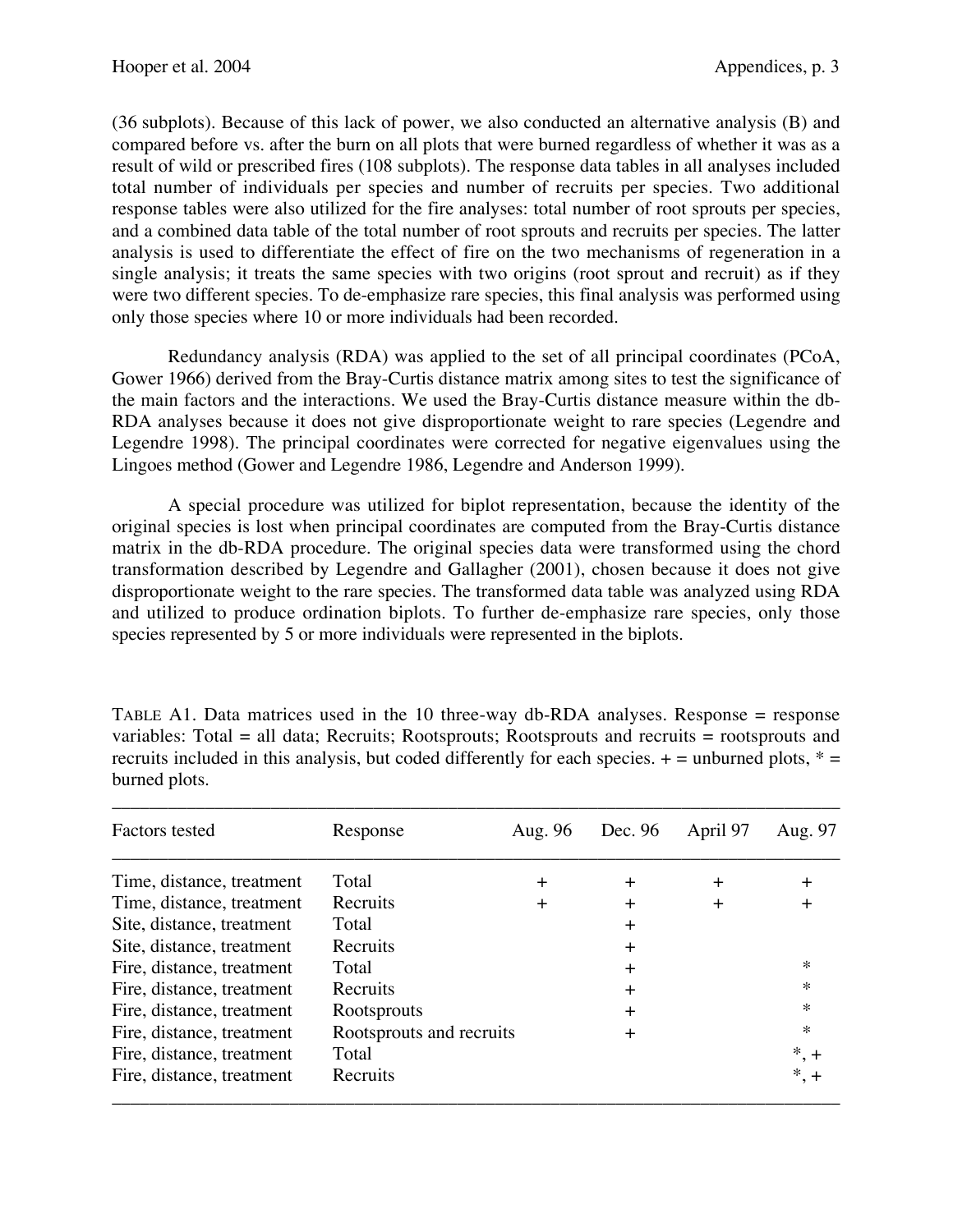*II. Effect of time since fire.—*To test the significance of time since fire on species composition, and relate it to our experimental factors (distance from the forest and *Saccharum* treatment), forward selection of the  $(ln + 0.01)$ -transformed environmental variables (time since fire, distance from the forest, and both live and dead *Saccharum* biomass) was performed using RDA. This was carried out on the species matrix of number of individuals (chord-transformed) recorded per site in December 1996. A Monte-Carlo permutation test with 999 permutations was used to assess the statistical significance of each variable, as was the case for all multivariate analyses we utilized.

## LITERATURE CITED

- Aide, T. M., J. K. Zimmerman, J. B. Pascarella, L. Rivera and H. Marcano-Vega. 2000. Forest regeneration in a chronosequence of tropical abandoned pastures: Implications for restoration ecology. Restoration Ecology **8**: 328–338.
- Aide, T. M., J. K. Zimmerman, M. Rosario and H. Marcano. 1996. Forest recovery in abandoned cattle pastures along an elevational gradient in northeastern Puerto Rico. Biotropica **28**: 537–548.
- Austin, M. P. 1977. Use of ordination and other multivariate descriptive methods to study succession. Vegetatio **35**: 165–175.
- Finegan, B. 1996. Pattern and process in neotropical secondary rain forests: the first 100 years of succession. Tree **11**: 119–124.
- Gower, J. C. 1966. Some distance properties of latent root and vector methods used in multivariate analysis. Biometrica **53**: 325–338.
- Gower, J. C., and P. Legendre. 1986. Metric and Euclidean properties of dissimilarity coefficients. Journal of Classification **3**: 5–48.
- Healey, S. P. and R. I. Gara. 2003. The effect of teak (*Tectona grandis*) plantation on the establishment of native species in an abandoned pasture in Costa Rica. Forest Ecology and Management **176**:497–507.
- Hooper, E., P. Legendre, and R. Condit. Barriers to natural forest regeneration in abandoned, deforested land in Panama. In review.
- Knight, D. H. 1975. A phytosociological analysis of species-rich tropical forest on Barro Colorado Island, Panama. Ecological Monographs **45**: 259–284.
- Legendre, P., and M. J. Anderson. 1999. Distance-based redundancy analysis: testing multispecies responses in multifactorial ecological experiments. Ecological Monographs **69**: 1–24.
- Legendre, P., and E. Gallagher. 2001. Ecologically meaningful transformations for ordination of species data. Oecologia **129**: 271–280.
- Legendre, P., R. Galzin, and M. L. Harmelin-Vivien. 1997. Relating behavior to habitat: solutions to the fourth-corner problem. Ecology **78**: 547–562.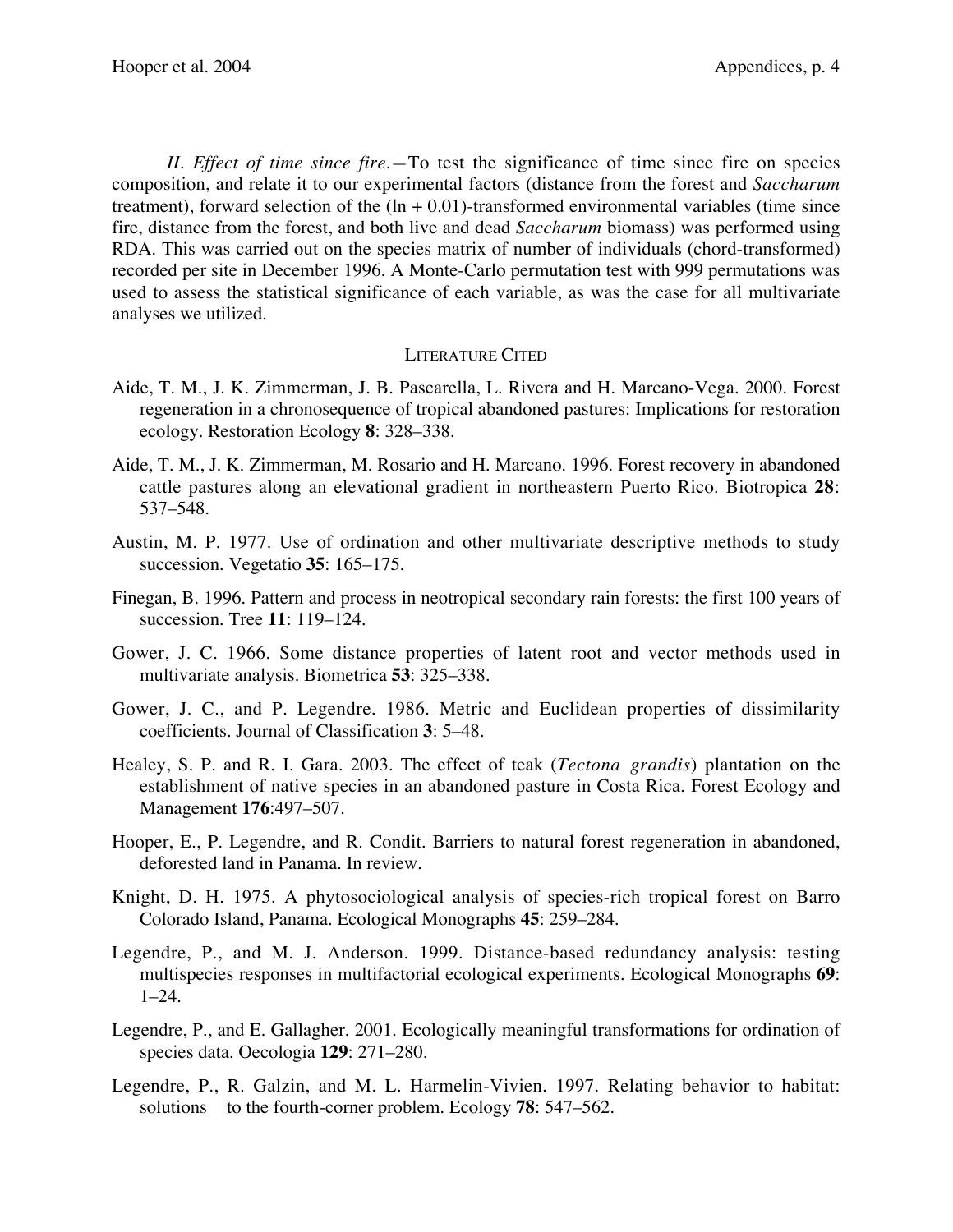- Legendre, P., S. Dallot and L. Legendre. 1985. Succession of species within a community: chronological clustering, with applications to marine and freshwater zooplankton. American Naturalist **125**: 257–288.
- Legendre, P., and L. Legendre. 1998. Numerical ecology. Second English edition. Elsevier Science BV, Amsterdam, The Netherlands.
- Mesquita, R. C. G, K. Ickes, G. Ganade and G. B. Williamson. 2001. Alternative successional pathways in the Amazon basin. Journal of Ecology **89**: 528–537.
- Purata, S. E. 1986. Floristic and structural changes during old-field succession in the Mexican tropics in relation to site history and species availability. Journal of Tropical Ecology **2**: 257–276.
- Sheil, D. 1999. Developing tests of successional hypotheses with size-structured populations, and an assessment using long-term data from a Ugandan rain forest. Plant Ecology **140**: 117–127.
- Swaine, M. D and P. Greig-Smith. 1980. An application of principal components analysis to vegetation change in permanent plots. Journal of Ecology **68**: 33–41.
- Williams, W. T., G. N. Lance, L. J. Webb, J. G. Tracey and M. B. Dale. 1969. Studies in the numerical analysis of complex rain-forest communities III. The analysis of successional data. Journal of Ecology **57**: 515–535.
- Yarranton, G. A. and R. G. Morrison. 1974. Spatial dynamics of a primary succession: nucleation. Journal of Ecology **62**: 417–428.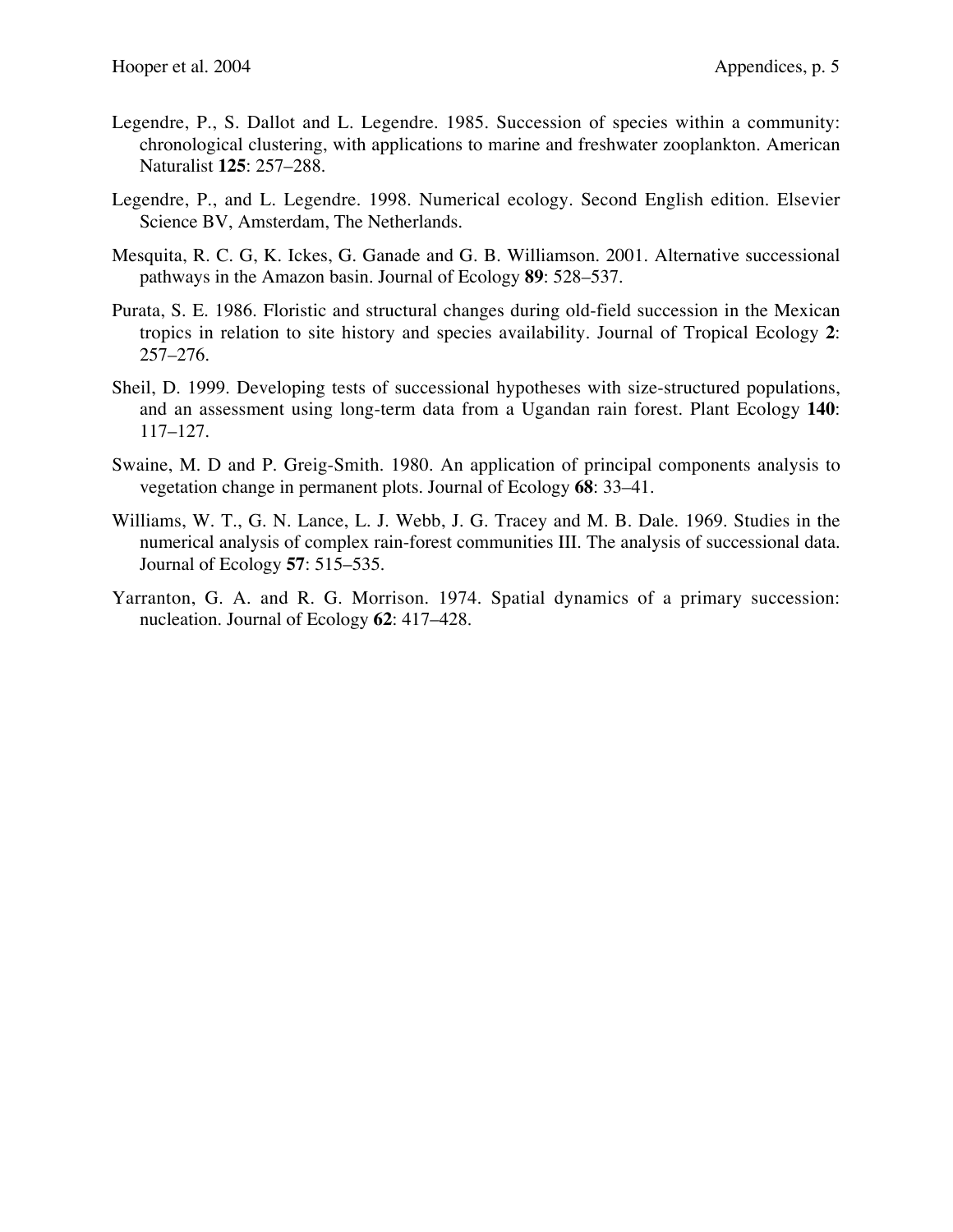## **APPENDIX B**

## *Ecological Archives* **E085-116-A2**

## DIAGRAM OF THE EXPERIMENTAL DESIGN



FIG. B1. Diagram of experimental design showing a hypothetical plot with associated burned and unburned sections, and mowing treatments of the *Saccharum* (1x, 3x, control).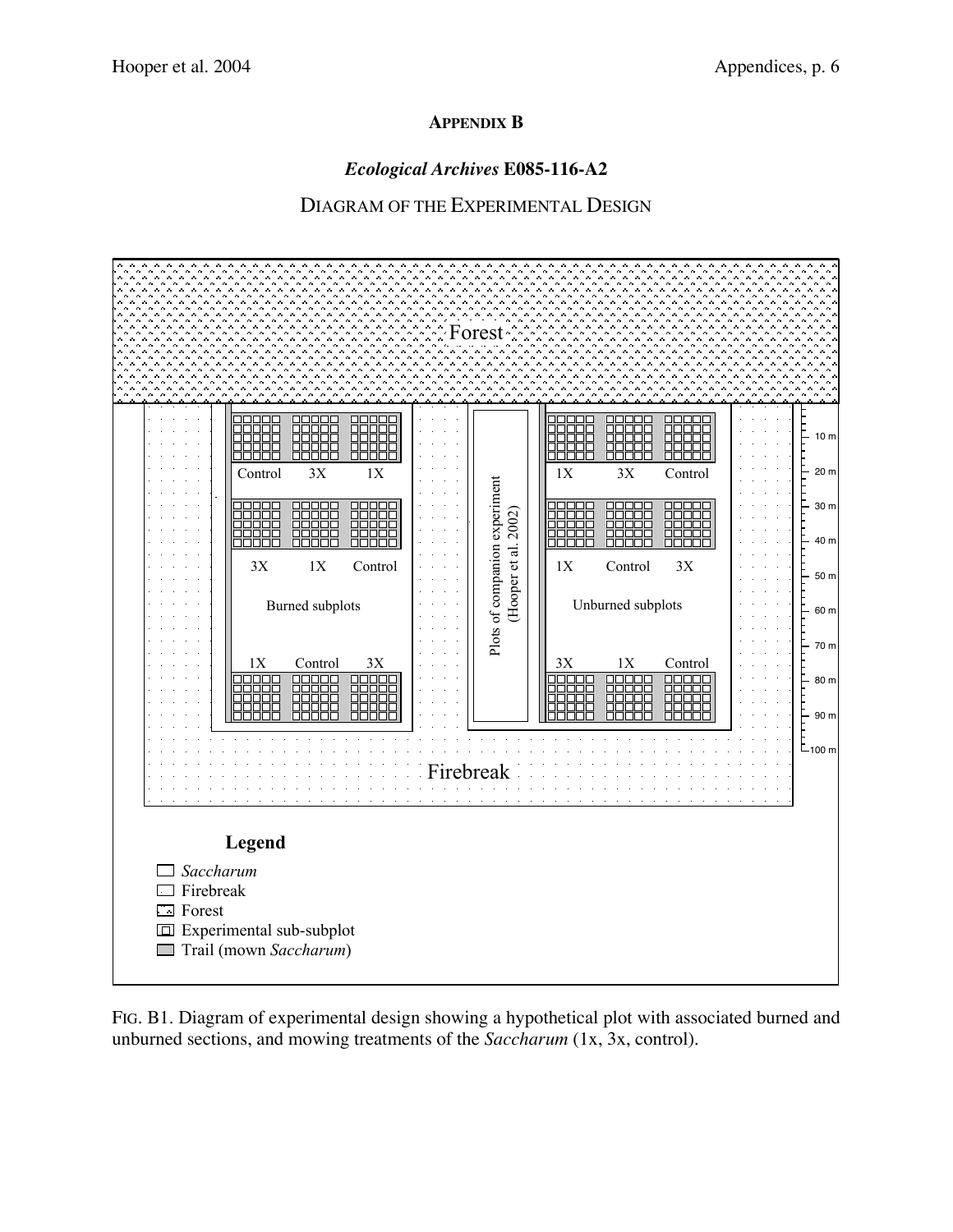## **APPENDIX C**

## *Ecological Archives* **E085-116-A3**

## SPECIES CHARACTERISTICS AND ABUNDANCES OF ALL SPECIES NATURALLY REGENERATING IN *SACCHARUM*-DOMINATED GRASSLANDS

TABLE C1. Species characteristics of all naturally-regenerating species recorded: species name, family, total number of individuals recorded during the entire regeneration experiment not including root sprouts (NR), total number of individuals recorded during the entire experiment including root sprouts (All), growth form of adult (F), shade-tolerance category (L), seed size category (S), and dispersal mechanism or vector (Dispersal).

| Species                    | Family              | <b>NR</b>      | All            | $\mathbf{F}^{\S}$ | $L^{\mathbb{I}}$ | $S^{\text{f}}$ | Dispersal <sup>Y</sup> |
|----------------------------|---------------------|----------------|----------------|-------------------|------------------|----------------|------------------------|
| Acalypha diversifolia      | Euphorbiaceae       | 28             | 29             | S                 | G                | 1              | ballistic              |
| Acalypha macrostachya      | Euphorbiaceae       | $\mathbf{1}$   | $\mathbf{1}$   | U                 |                  | $\mathbf{1}$   | ballistic              |
| Adelia triloba             | Euphorbiaceae       | 5              | 5              | U                 | G                | $\mathbf{1}$   | ballistic              |
| Alibertula edulis          | Rubiaceae           | 5              | 5              | U                 | S                | 3              | large animal           |
| Alseis blackiana           | Rubiaceae           | 6              | 9              | T                 | S                | $\mathbf{1}$   | wind                   |
| Anacardium excelsum        | Anacardiaceae       | 1              | $\mathbf{1}$   | T                 |                  | 3              | large animal           |
| Anacardium occidentale     | Anacardiaceae       | 3              | 7              |                   |                  | 3              | large animal           |
| Annona hayessii            | Annonaceae          | 3              | 3              |                   |                  | $\mathbf{1}$   | small birds            |
| Annona spraguei            | Annonaceae          | 6              | 11             | M                 | $\mathbf{P}$     | 1              | small birds            |
| Apeiba membranaceae        | Tiliaceae           | 8              | 8              | T                 |                  | $\mathbf{1}$   | large animal           |
| Apeiba tibourbou           | Tiliaceae           | 34             | 34             | M                 |                  | $\mathbf{1}$   | large animal           |
| Ardisia revoluta           | Myrsinaceae         | 14             | 15             |                   | G                | $\mathbf{1}$   | small birds            |
| Banara guianensis          | Flacourtiaceae      | 66             | 181            |                   | G                | $\mathbf{1}$   | small birds            |
| <b>Brosimum</b> alicastrum | Moraceae            | $\overline{4}$ | 5              | T                 | S                | $\overline{2}$ | large animal           |
| Byrsonima crassifolia      | Malpighiaceae       | 193            | 196            |                   | $\mathbf{P}$     | 3              | large animal           |
| Carica papaya *            | Caricaceae          | $\overline{2}$ | $\overline{2}$ |                   |                  |                |                        |
| Cassia moschata            | L: Caesalpinioideae | $\overline{4}$ | $\overline{7}$ |                   | S                | $\overline{2}$ |                        |
| Casearia arguta            | Flacourtiaceae      | 9              | 18             |                   | G                | $\mathbf{1}$   | small birds            |
| Casearia commersoniana     | Flacourtiaceae      | 10             | 40             |                   | G                | $\mathbf{1}$   | small birds            |
| Cecropia insignis          | Moraceae            | 236            | 237            | T                 | P                | $\mathbf{1}$   | small birds            |
| Cnestidium rufescens *     | Connaraceae         | $\mathbf{1}$   | $\overline{2}$ |                   |                  |                |                        |
| Coccoloba manzanillensis   | Polygonaceae        | $\overline{2}$ | $\overline{2}$ | $\mathbf{U}$      | S                | 1              |                        |
| Cochlospermum vitifolium   | Cochlospermaceae    | 243            | 400            |                   | $\mathbf{P}$     | $\mathbf{1}$   | wind                   |
| Colubrina glandulosa       | Rhamnaceae          | $\overline{2}$ | $\overline{4}$ |                   |                  | $\mathbf{1}$   | ballistic              |
| Connarus panamensis        | Connaraceae         | $\mathbf{1}$   | $\overline{2}$ |                   |                  |                |                        |
| Cordia alliodora           | Boraginaceae        | 73             | 241            | T                 | G                | $\mathbf{1}$   | wind                   |
| Cordia bicolor             | Boraginaceae        | 9              | 61             | T                 | G                | $\overline{2}$ | large animal           |
| Cordia porcata             | Boraginaceae        | 1              | $\mathbf{1}$   |                   |                  |                |                        |
| Croton billbergianus       | Euphorbiaceae       | 40             | 40             | U                 | $\mathbf{P}$     | $\mathbf{1}$   | ballistic              |
| Didymopanax morototoni     | Araliaceae          | 3              | 3              |                   |                  | $\mathbf{1}$   | small birds            |
| Ficus (species unknown)    | Moraceae            | 3              | 8              |                   |                  | $\mathbf{1}$   | small birds            |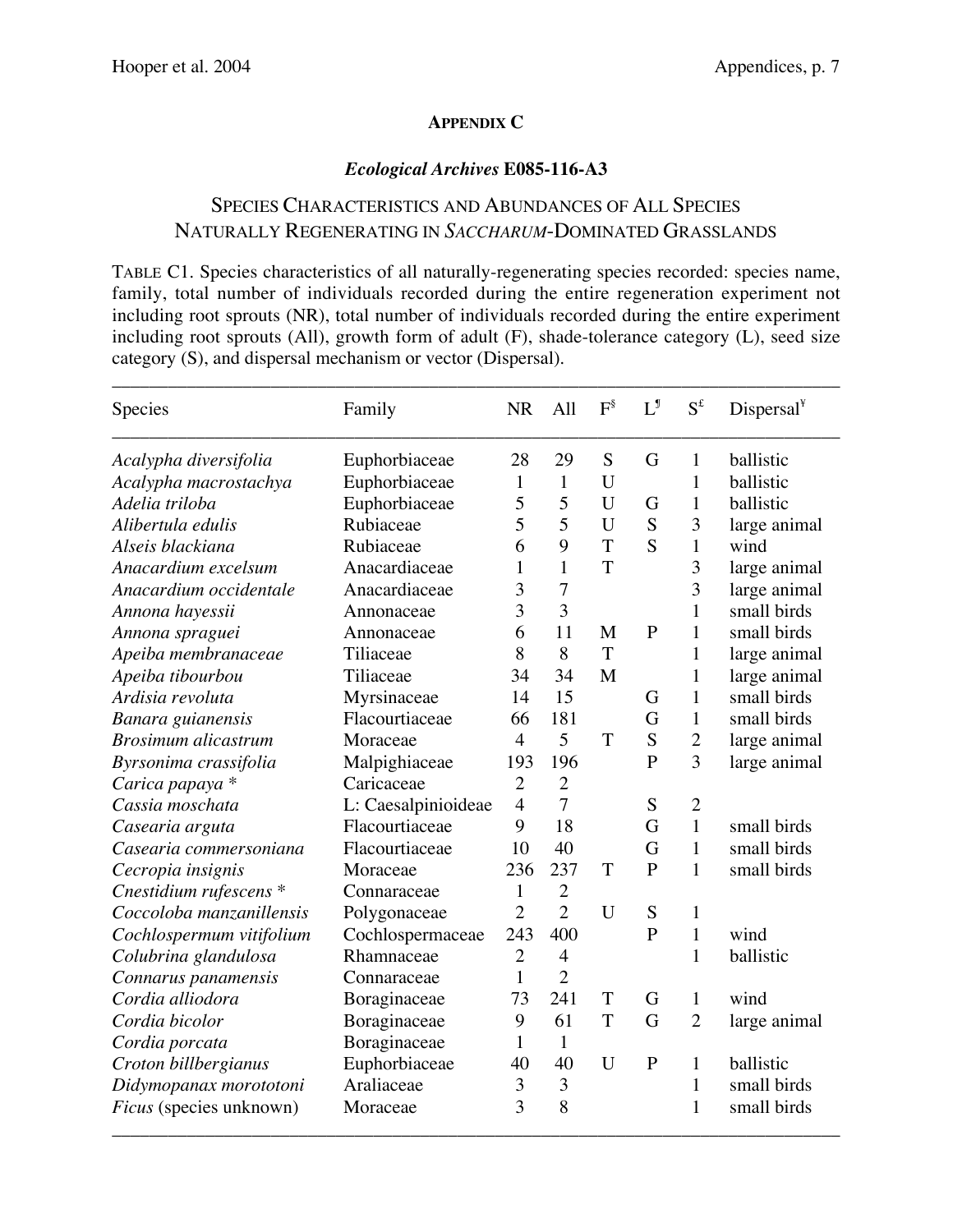# TABLE C1 (continued)

| Species                                           | Family              | <b>NR</b>      | All            | $F^{\S}$    | $L^{\mathbb{I}}$ | $S^{\text{f}}$ | Dispersal <sup>¥</sup> |
|---------------------------------------------------|---------------------|----------------|----------------|-------------|------------------|----------------|------------------------|
| Flemingia strobilfera *                           | L: Papilionoideae   | $\overline{2}$ | $\overline{2}$ |             |                  |                |                        |
| Gustavia superba                                  | Lecythidaceae       | 679            | 1060           | M           | G                | 3              | agouti                 |
| Hamelia patens                                    | Rubiaceae           | 1              | $\mathbf{1}$   |             |                  | 1              | small birds            |
| Hampea appendiculata                              | Malvaceae           | 1              | $\mathbf{1}$   | M           | G                | $\overline{2}$ | small birds            |
| Heliocarpus americanus                            | Tiliaceae           | 1              | 1              |             |                  | $\overline{c}$ |                        |
| Herrania purpurea                                 | Sterculiaceae       | 5              | 12             | U           | G                | $\overline{2}$ |                        |
| Hura crepitans                                    | Euphorbiaceae       | 1              | $\mathbf{1}$   | T           |                  | $\overline{2}$ | ballistic              |
| Hybanthus prunifolius                             | Violaceae           | 57             | 141            | S           | S                | 1              | ballistic              |
| Inga sapindoides                                  | L: Mimosoideae      | $\overline{2}$ | 3              | M           | G                | $\overline{2}$ | large animal           |
| Inga vera                                         | L: Mimosoideae      | 83             | 182            |             | G                | 3              | large animal           |
| Jacaranda copaia                                  | Bignoniaceae        | $\overline{4}$ | 4              | T           |                  | 1              | wind                   |
| Lonchocarpus latifolius                           | L: Papilionoideae   | $\overline{2}$ | 17             | T           | S                | 3              | large animal           |
| Luehea seemannii                                  | Tiliaceae           | 21             | 21             | T           | G                | $\mathbf{1}$   | wind                   |
| Mangifera indica *                                | Anacardiaceae       | 1              | 1              |             |                  |                |                        |
| Margaritaria nobilis                              | Euphorbiaceae       | 3              | 6              |             |                  | 1              | small birds            |
| Miconia argentea                                  | Melastomataceae     | 68             | 68             | M           | $\mathbf{P}$     | $\mathbf{1}$   | small birds            |
| Ochroma pyramidale                                | Bombacaceae         | 15             | 15             |             | $\mathbf{P}$     | $\mathbf{1}$   | wind                   |
| Ocotea (species unknown)                          | Lauraceae           | 1              | $\mathbf{1}$   |             |                  |                | small birds            |
| Ouratea lucens                                    | Ochnaceae           | $\mathbf{1}$   | $\overline{2}$ | S           | S                | 1              |                        |
| Piper marginatum                                  | Piperaceae          | 500            | 522            |             | G                | 1              | bats                   |
| Pithocellobium barbourianum L: Mimosoideae        |                     | 1              | $\mathbf{1}$   |             |                  | $\overline{2}$ | large animal           |
| Platymiscium pinnatum                             | L: Papilionoideae   | 6              | 19             | T           | S                | 3              | large animal           |
| Posoqueria latifolia                              | Rubiaceae           | 6              | 9              | M           | S                | $\overline{2}$ | large animal           |
| Protium panamense                                 | <b>Burseraceae</b>  | 1              | 1              | M           | S                | $\overline{2}$ | large animal           |
| Pseudobombax septenatum                           | Bombacaceae         | 7              | 20             | T           |                  | $\mathbf{1}$   | wind                   |
| Psychotria grandis                                | Rubiaceae           | 34             | 40             | U           | G                | 1              | small birds            |
| Psychotria luxurians                              | Rubiaceae           | $\overline{2}$ | $\overline{2}$ |             |                  |                |                        |
| Quassia amara                                     | Simaroubaceae       | 20             | 121            | U           | G                | $\overline{2}$ | large animal           |
| Randia formosa                                    | Rubiaceae           |                | 1              | 1           |                  |                | large animal           |
| Senna dariensis                                   | L: Caesalpinioideae | 4              | 7              | S           | G                |                |                        |
| Solanum hayesii                                   | Solanaceae          | 84             | 125            | M           | G                | 1              | small birds            |
| Sorocea affinis                                   | Moraceae            | 1              | 3              |             | S                | 1              |                        |
| Spondias mombin                                   | Anacardiaceae       | 214            | 290            | T           | $\overline{P}$   | $\mathfrak{Z}$ | large animal           |
| Stemmadenia grandiflora                           | Apocynaceae         | $\overline{4}$ | 18             |             |                  | 1              |                        |
| Sterculia apetala                                 | Sterculiaceae       | $\mathbf{1}$   | $\overline{2}$ |             | G                | $\mathfrak{Z}$ | large animal           |
| Swartzia simplex (grandiflora)L: Caesalpinioideae |                     | 8              | 30             | U           | S                | 3              | large animal           |
| Swartzia simplex (ochnacea)                       | L: Caesalpinioideae | 56             | 158            | U           | S                | 3              | large animals          |
| Tabebuia guayacan                                 | Bignoniaceae        | 9              | 30             | $\mathbf T$ | S                | $\mathbf{1}$   | wind                   |
| Tabebuia rosea                                    | Bignoniaceae        | 1              | $\mathbf{1}$   | T           | S                | $\overline{2}$ | wind                   |
| Thevetia ahouai                                   | Apocynaceae         | 45             | 74             | U           | S                | $\mathbf{1}$   | small birds            |
| Trema micrantha                                   | Ulmaceae            | 161            | 161            |             | G                | $\mathbf{1}$   | small birds            |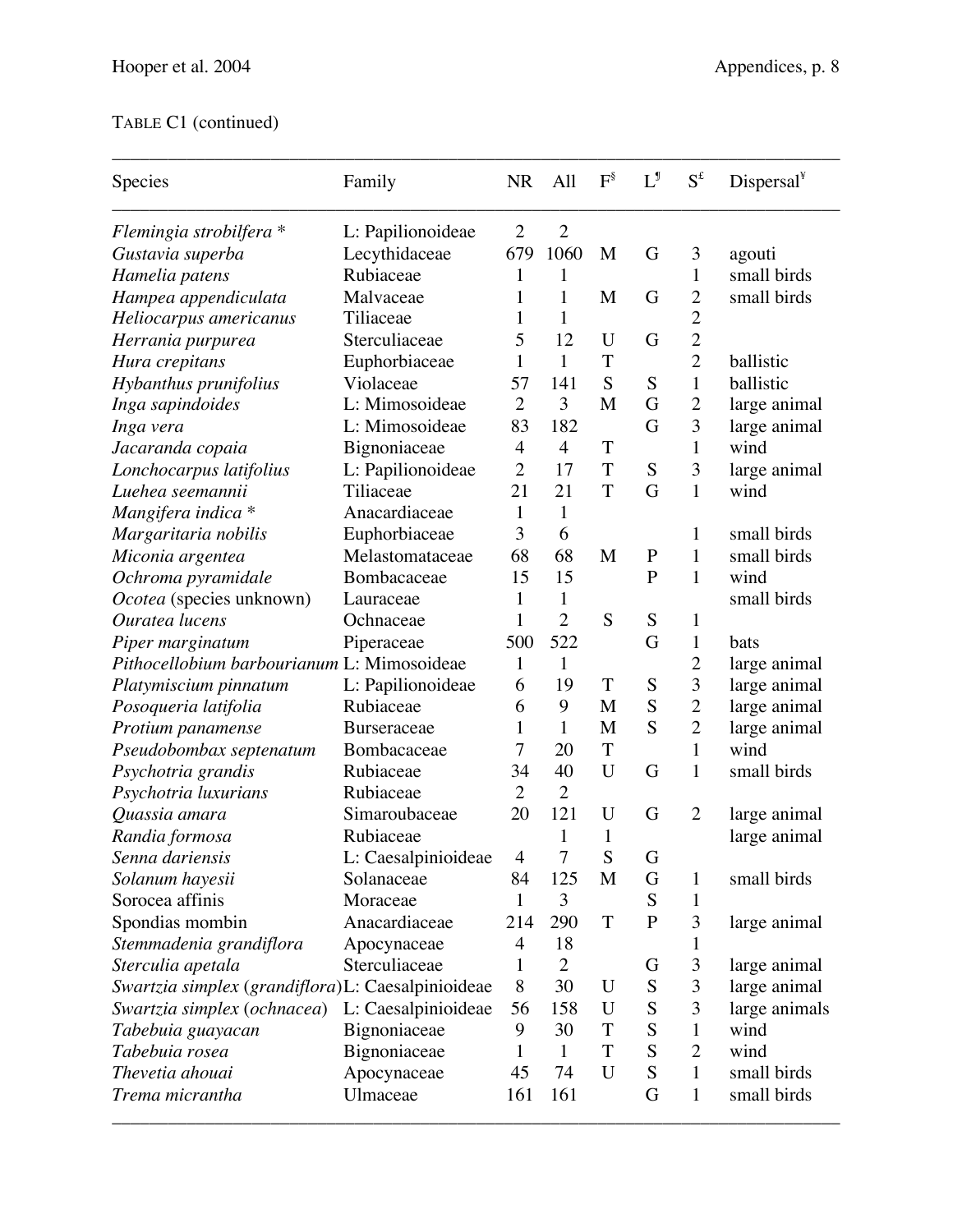| <b>Species</b>         | Family            | NR  | All            | $\mathbf{F}^{\$}$ | $\Gamma_{\rm a}$ | $S^{\text{f}}$ | $Dispersal*$ |
|------------------------|-------------------|-----|----------------|-------------------|------------------|----------------|--------------|
| Trichilia tuberculata  | Meliaceae         | 6   | 6              | T                 | S                | 2              | small birds  |
| Trichospermum galeotti | Tiliaceae         | 171 | 174            |                   | G                |                | wind         |
| Trophis racemosa       | Moraceae          | 18  | 21             | M                 | S                |                | small birds  |
| Turnera panamensis     | Turneraceae       |     | $\overline{2}$ |                   |                  |                | small birds  |
| Vatairea erythrocarpa  | L: Papilionoideae | 6   | 7              |                   |                  | 3              |              |
| Vernonia patens        | Compositae        | 2   | $\overline{2}$ |                   | G                |                |              |
| Vismia macrophylla     | Clusiaceae        | 12  | 17             |                   |                  |                | small birds  |
| Xylopia frutescens     | Annonaceae        | 3   | 3              |                   |                  |                | small birds  |

### TABLE C1 (continued)

### Notes:

- \* Introduced species
- L: Leguminosae

 $\gamma$ <sup>§</sup> T = large tree, M = medium tree, U = treelet, S = shrub (from Condit et al. 1995)

<sup>9</sup> Shade tolerance categories: P = pioneer (light index > 3.0), G = gap species (light index 0–3.0),  $S =$  shade-tolerant species (light index less than 0). Light indices are from Condit et al. (1996) and Hooper et al. (2002)

<sup>9</sup> Seed size classes:  $1 \le 1$  cm;  $2 = 1-2$  cm;  $3 \ge 2$  cm (from Croat 1978)

¥ Based on observations at BCI, 4 km from our site (R. Perez and R. Foster, pers. comm.)

## LITERATURE CITED

- Condit, R., S. P. Hubbell, and R. B. Foster. 1995. Mortality rates of 205 Neotropical tree and shrub species and the impact of severe drought. Ecological Monographs **65**: 419–439.
- Condit, R., S. P. Hubbell, and R. B. Foster. 1996. Assessing the response of plant functional types to climatic change in tropical forests. Journal of Vegetation Science **7**: 405–416.
- Croat, T. B. 1978. The Flora of Barro Colorado Island. Stanford University Press, Stanford, California.
- Hooper, E., R. Condit, and P. Legendre. 2002. Responses of 20 native tree species to reforestation strategies for abandoned farmland in Panama. Ecological Applications **12**: 1626–1641.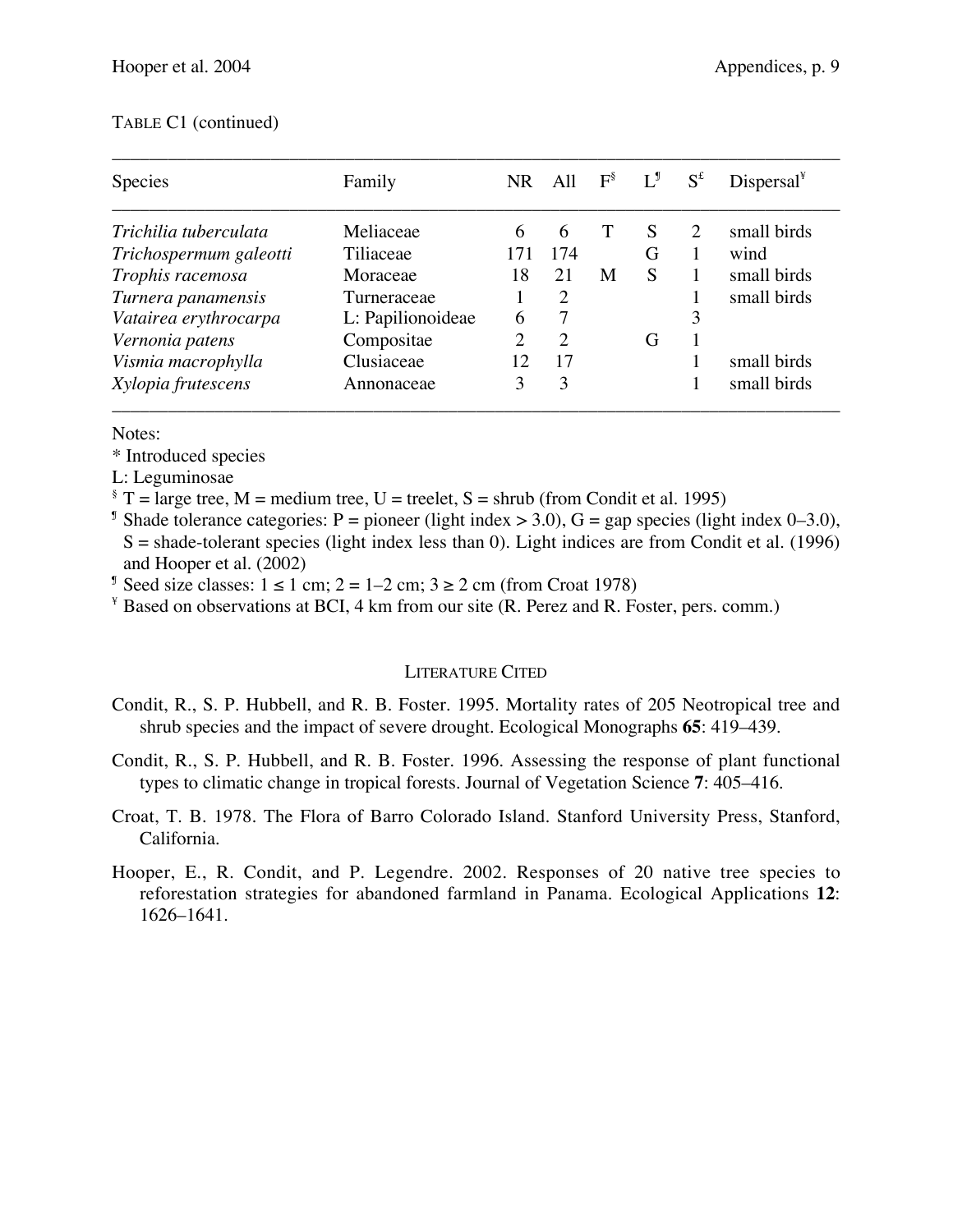### **APPENDIX D**

## *Ecological Archives* **E085-116-A4**

## NONLINEAR REGRESSION ANALYSES MODELING THE EFFECT OF DISTANCE FROM THE VARIOUS CLASSES OF REMNANT VEGETATION AND ABIOTIC FACTORS ON THE DENSITY OF NATURALLY-REGENERATING TREE AND SHRUB SPECIES

TABLE D1. Summary of results of nonlinear regression analyses modeling the effect of distance from the various classes of remnant vegetation (biotic) and abiotic factors on the density of naturally-regenerating tree and shrub species per 10  $m^2$ . Only the variables that were significant  $(P < 0.05)$  following backward elimination are presented. For remnant vegetation classes, both the negative exponential (Ex) and linear functions (Lin) were used in the model. All reported values in the 10 left-hand columns are  $R^2$  statistics resulting from regression against a single explanatory variable of distance from the various remnant vegetation classes or abiotic factors. Positive exponent: increasing density with distance from source; negative exponent: decreasing density with distance from source. Source includes: distance from the forest (Forest), distance from the nearest largeleaved monocot (Monocot), distance from the nearest remnant tree larger than 5 m in height (Tree), and distance from the nearest shrub or sapling 2.5–5 m in height (Shrub). Habitat: see note®. Biotic = partial  $R^2$  for all biotic variables. Abiotic = partial  $R^2$  for all abiotic variables. Total = total  $R^2$ for the (multiple) nonlinear regression model.  $F = F$  statistic;  $n = 90$ .

|                                             | Forest                | Monocot                                   |                          |          | Tree                |    | Shrub        | Habitat <sup>®</sup>                            |                          | Biotic  | Abiotic Total | $\boldsymbol{F}$                   | $\boldsymbol{P}$ |
|---------------------------------------------|-----------------------|-------------------------------------------|--------------------------|----------|---------------------|----|--------------|-------------------------------------------------|--------------------------|---------|---------------|------------------------------------|------------------|
| Species <sup>§</sup>                        | $Ex$ $Lin9$           | Ex                                        | $Lin^{\text{f}}$         | Ex       | $Lin^{\mathcal{Y}}$ | Ex | $Lin^{\phi}$ | linear                                          | linear                   | partial | partial       |                                    |                  |
| Total density of all individuals            |                       |                                           |                          |          |                     |    |              |                                                 |                          |         |               |                                    |                  |
|                                             |                       | $0.566^{-}$                               |                          |          |                     |    |              |                                                 |                          | 0.566   | 0.000         | 0.566 $F_{[3.87]} = 22.65$ <0.0001 |                  |
| Total number of species                     |                       |                                           |                          |          |                     |    |              |                                                 |                          |         |               |                                    |                  |
|                                             |                       | $-$ 0.611 <sup>-</sup> 0.662 <sup>-</sup> |                          |          |                     |    |              |                                                 |                          | 0.679   | 0.000         | 0.679 $F_{[4,86]} = 7.24$          | 0.0002           |
| 1. Wind-dispersed species (not reproducing) |                       |                                           |                          |          |                     |    |              |                                                 |                          |         |               |                                    |                  |
| Tric ga                                     | $-0.091$ <sup>-</sup> |                                           |                          |          |                     |    |              | Fire 0.108 <sup>-1</sup>                        |                          | 0.091   | 0.108         | 0.161 $F_{[3,87]} = 6.15$          | 0.0032           |
| Lueh se $- 0.133^{-}$                       |                       | $\qquad \qquad -$                         |                          |          |                     |    |              |                                                 | $\overline{\phantom{m}}$ | 0.133   | 0.000         | 0.133 $F_{[2,88]} = 6.80$          | 0.0107           |
| Cord al                                     |                       |                                           |                          |          |                     |    |              | Fire $0.164$ <sup>+</sup>                       | $\qquad \qquad -$        | 0.000   | 0.164         | 0.164 $F_{11,89}$ = 17.47          | < 0.0001         |
| 2. Wind-dispersed species (reproducing)     |                       |                                           |                          |          |                     |    |              |                                                 |                          |         |               |                                    |                  |
| Coch vi $-$                                 |                       |                                           |                          |          |                     |    |              | Fire 0.111 <sup>-</sup> Dead 0.120 <sup>-</sup> |                          | 0.000   | 0.171         | 0.171 $F_{[3,87]}$ =4.49           | 0.0139           |
| 3. Ballistic-dispersed species              |                       |                                           |                          |          |                     |    |              |                                                 |                          |         |               |                                    |                  |
|                                             |                       | Hyba pr $-0.113 - 0.335$                  | $\overline{\phantom{m}}$ | $\equiv$ | $0.155^{-}$         |    |              |                                                 | $\overline{\phantom{0}}$ | 0.464   | 0.000         | 0.464 $F_{[5,85]}$ =15.85 <0.0001  |                  |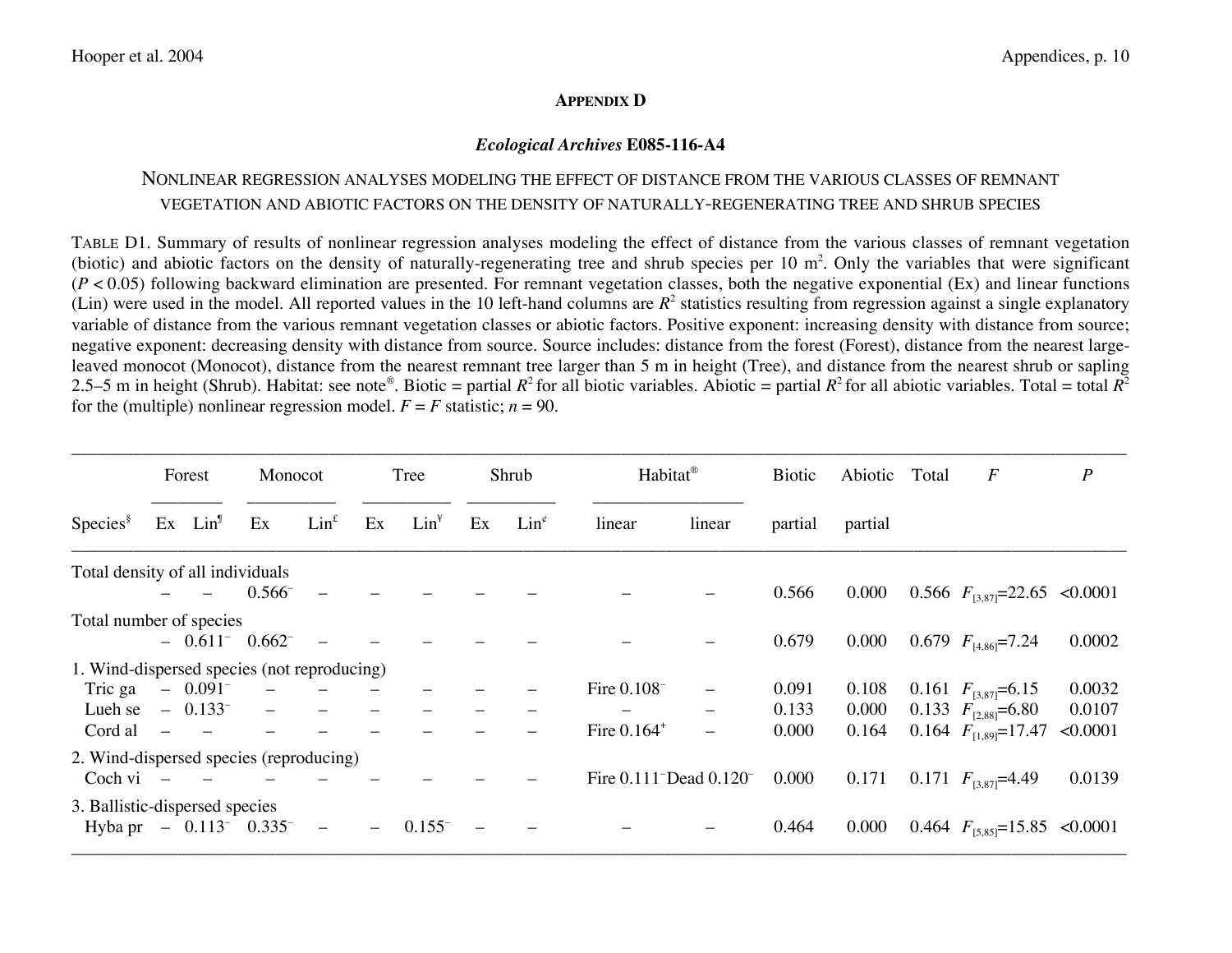### Hooper et al. 2004 Appendices, p. 11

TABLE D1 (continued)

|                                            |                          | Forest                   | Monocot                  |                          |                          | Tree             |    | Shrub         | Habitat <sup>®</sup>    |                          | Biotic  | Abiotic | Total | $\overline{F}$                     | $\boldsymbol{P}$ |
|--------------------------------------------|--------------------------|--------------------------|--------------------------|--------------------------|--------------------------|------------------|----|---------------|-------------------------|--------------------------|---------|---------|-------|------------------------------------|------------------|
| $\text{Species}^{\S}$                      |                          | $Ex$ $Lin9$              | Ex                       | Lin <sup>f</sup>         | Ex                       | Lin <sup>Y</sup> | Ex | $Lin^{\circ}$ | linear                  | linear                   | partial | partial |       |                                    |                  |
| 4. Small-bird-dispersed species            |                          |                          |                          |                          |                          |                  |    |               |                         |                          |         |         |       |                                    |                  |
| Mico ar $-$                                |                          |                          |                          | $\overline{\phantom{0}}$ | $0.173 -$                |                  |    |               |                         |                          | 0.173   | 0.000   |       | 0.173 $F_{[2,88]} = 9.21$          | 0.0002           |
| Cecr in                                    | $\sim$ $-$               | $\overline{\phantom{m}}$ | $0.312^{-}$              | $\qquad \qquad -$        | $\overline{\phantom{m}}$ | $0.168^{+}$      |    |               |                         |                          | 0.440   | 0.00    |       | 0.440 $F_{[6,84]}$ =12.03          | < 0.0001         |
| Bana gu $-$                                |                          | $\qquad \qquad -$        |                          |                          |                          |                  |    |               |                         |                          | 0.000   | 0.000   | 0.000 |                                    |                  |
| Trem $mi$ –                                |                          |                          |                          |                          |                          |                  |    |               |                         |                          | 0.000   | 0.000   | 0.000 |                                    |                  |
| Psyc gr                                    | $\overline{\phantom{0}}$ | $\qquad \qquad -$        | $\overline{\phantom{0}}$ | $\overline{\phantom{0}}$ | $0.147^{-}$              |                  |    |               |                         | $\qquad \qquad -$        | 0.147   | 0.000   |       | 0.147 $F_{[2,88]} = 7.59$          | 0.0009           |
| 5. Bat-dispersed species                   |                          |                          |                          |                          |                          |                  |    |               |                         |                          |         |         |       |                                    |                  |
| Pipe $ma -$                                |                          | $\sim$ $-$               | $0.577^{-}$              | $\sim$ $-$               |                          |                  |    |               |                         | $\overline{\phantom{0}}$ | 0.577   | 0.000   |       | 0.577 $F_{13,87}$ =47.97           | < 0.0001         |
| 6. Large-arboreal-animal-dispersed species |                          |                          |                          |                          |                          |                  |    |               |                         |                          |         |         |       |                                    |                  |
| They ah $-0.096$ <sup>-</sup>              |                          |                          |                          |                          |                          |                  |    |               |                         |                          | 0.096   | 0.000   |       | 0.096 $F_{12,881}$ = 4.50          | 0.0368           |
| Quas am $-$                                |                          | $\overline{\phantom{a}}$ | $\equiv$                 |                          |                          |                  |    |               |                         | $\qquad \qquad -$        | 0.000   | 0.000   | 0.000 |                                    |                  |
| Byrs cr                                    | $\sim$ $-$               | $\sim$                   | $\overline{\phantom{m}}$ |                          |                          |                  |    | $0.112^{-}$   |                         | $\qquad \qquad -$        | 0.112   | 0.000   |       | 0.112 $F_{[2,88]} = 5.18$          | 0.0252           |
| Swar s2 $- 0.250$ <sup>+</sup>             |                          |                          | $\equiv$                 |                          |                          |                  |    |               | Dead 0.284 <sup>+</sup> | $\qquad \qquad -$        | 0.250   | 0.284   |       | 0.317 $F_{[3,87]}=6.48$            | 0.0024           |
| Inga ve                                    |                          | $-0.223^{-}$             | $\qquad \qquad -$        |                          |                          |                  |    |               |                         | $\qquad \qquad -$        | 0.223   | 0.000   |       | 0.223 $F_{[2,88]}=4.76$            | 0.0318           |
| Spon mo $-$                                |                          |                          |                          |                          |                          |                  |    |               |                         |                          | 0.000   | 0.000   | 0.000 |                                    |                  |
| 7. Agouti-dispersed species                |                          |                          |                          |                          |                          |                  |    |               |                         |                          |         |         |       |                                    |                  |
| Gust su                                    | $\overline{\phantom{a}}$ | $\equiv$                 | $0.449^{-}$              |                          |                          |                  |    |               | Dead 0.283 <sup>+</sup> | $\qquad \qquad -$        | 0.449   | 0.283   |       | 0.479 $F_{[4,86]} = 17.73$ <0.0001 |                  |

Notes:

§ Species: Bana gu = *Banara guianensis*, Byrs cr = *Byrsonima crassifolia*, Cecr in = *Cecropia insignis*, Coch vi = *Cochlospermum vitifolium*, Cord al = *Cordia alliodora*, Gust su = *Gustavia superba*, Hyba pr = *Hybanthus prunifolius*, Inga ve = *Inga vera*, Lueh se = *Luehea seemannii*, Mico ar = *Miconia argentea*, Pipe ma = *Piper marginatum*, Psyc gr = *Psychotria grandis*, Quas am = *Quassia amara*, Spon mo = *Spondias mombin*, Swar s2 = *Swartzia simplex* var. *ochnacea*, Thev ah = *Thevetia ahouai*, Trem mi = *Trema micrantha*, Tric ga = *Trichospermum galeotti*

¶ Square root of distance from the forest

£ Distance from the nearest large-leaved monocot (*Mus*a sp., *Heliconi*a sp.)

¥ Square root of distance from the nearest isolated old-field tree larger than 5 m in height

 $\epsilon$  Ln(distance from the nearest shrub or sapling between 2.5 m and 5 m in height)

® Abiotic variables include: Live = biomass of live *Saccharum* (g), Dead = biomass of *Saccharum* litter (g), Fire = time since last wildfire (months). All abiotic variables were  $ln(x + 1)$  transformed, except fire; time since the last wildfire was not transformed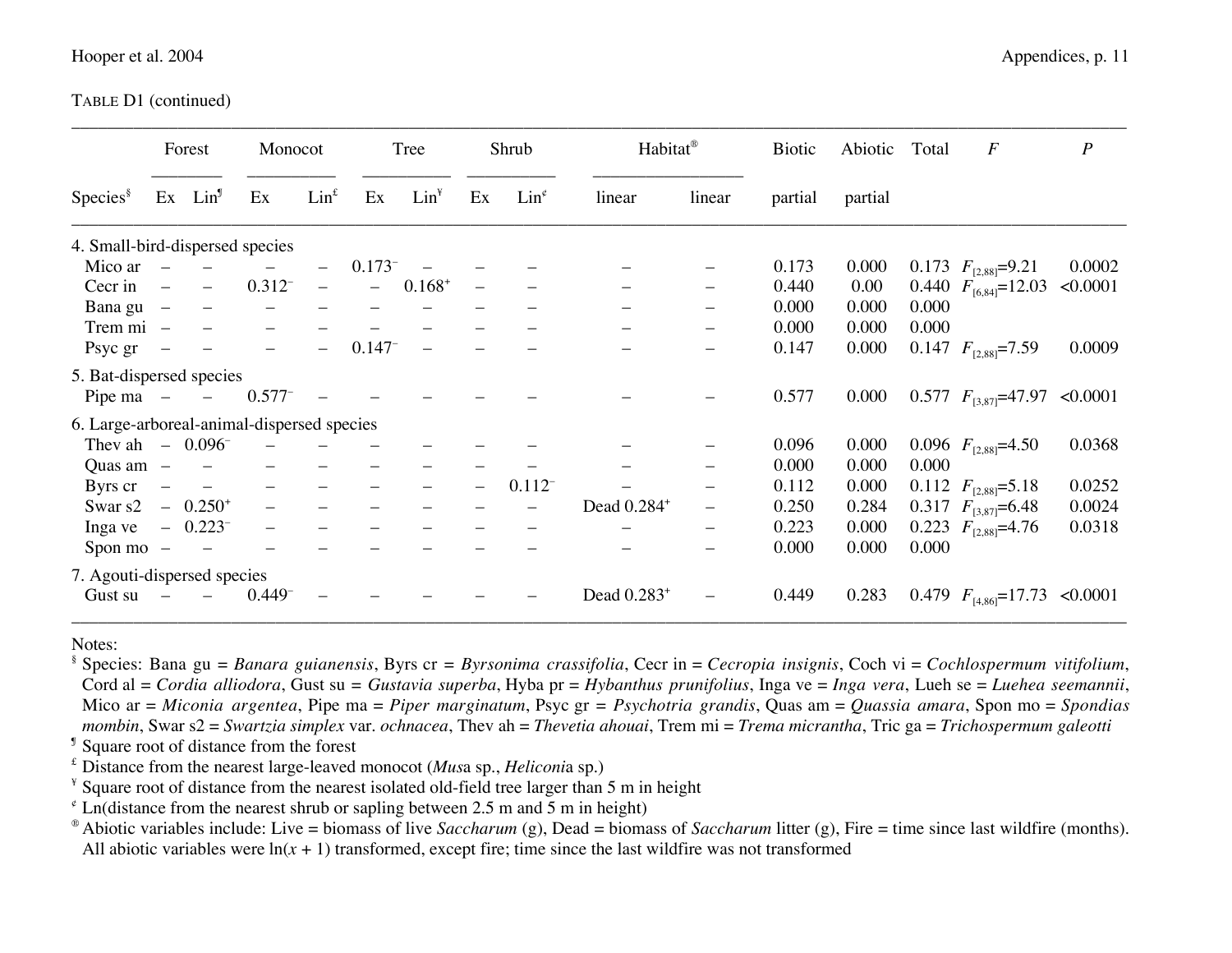## **APPENDIX E**

## *Ecological Archives* **E085-116-A5**

# $4^{\mathrm{TH}}$  CORNER CORRELATION ANALYSES COMPARING DISPERSAL VECTOR WITH TIME SINCE FIRE

TABLE E1. Dispersal vector or mechanism (see text) compared to time since fire. The table reports fourth-corner correlation statistics  $r(i,j)$ , and probabilities ( $P$ ) tested using 999 permutations followed by adjustment for multiple comparisons using Holm's procedure. \*\*:  $P < 0.01$ .

|                  | 1. Wind, not<br>reproducing | $2.$ Wind,<br>reproducing | 3. Ballistic | 4.Small<br>birds | 5. Bats   | 6. Large<br>arboreal<br>animals | 7. Agouti | Resprout<br>$index^{\S}$ |
|------------------|-----------------------------|---------------------------|--------------|------------------|-----------|---------------------------------|-----------|--------------------------|
| r(i,j)           | $-0.0435$                   | $-0.1329$                 | 0.0806       | $-0.0390$        | $-0.0380$ | 0.1231                          | $-0.0364$ | 0.1382                   |
| $\boldsymbol{P}$ | 0.5400                      | $0.0080**$                | 0.1200       | 0.5400           | 0.5400    | $0.0080**$                      | 0.5400    | $0.0080**$               |

Note:

§ Resprout index: number of individuals originating from root sprouts divided by the total number of individuals. It indicates the ability of a species to resprout.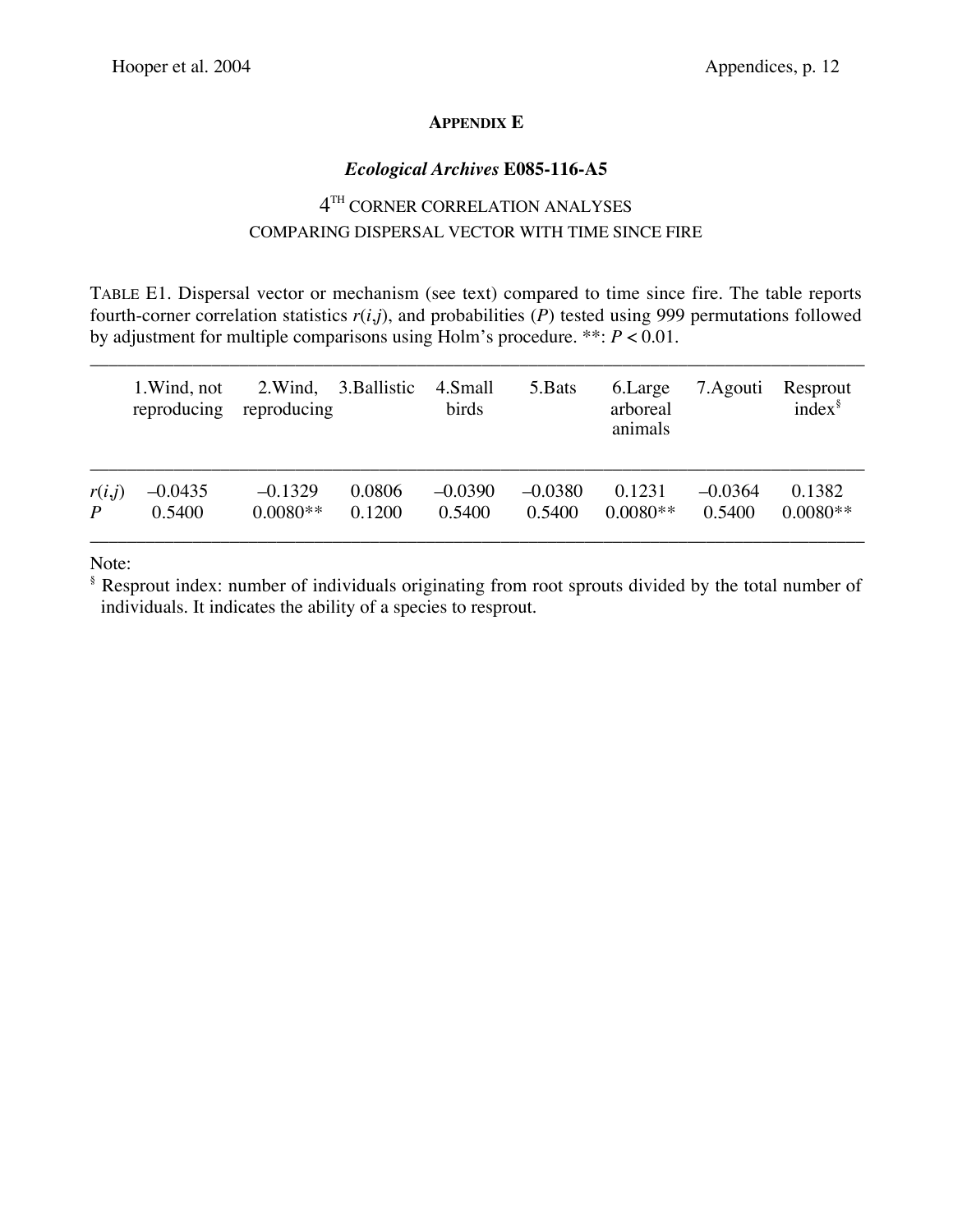### **APPENDIX F**

### *Ecological Archives* **E085-116-A6**

# $4^{\mathrm{TH}}$  CORNER CORRELATION ANALYSES COMPARING SPECIES CHARACTERISTICS WITH TIME SINCE FIRE AND DISTANCE FROM THE FOREST

TABLE F1. Species characteristics, including light index, seed size, and resprout index, compared to time since fire and distance from the forest. The table reports fourth-corner correlation statistics  $r(i,j)$  and probabilities (*P*) tested using 999 permutations followed by adjustment for multiple comparisons using Holm's procedure. \*: *P* < 0.05; \*\*:  $P < 0.01$ .

|                  | Light index $\frac{1}{2}$ |            | Seed size (mm) Resprout index <sup>y</sup> |
|------------------|---------------------------|------------|--------------------------------------------|
|                  | Time since fire (months)  |            |                                            |
| r(i,j)           | $-0.15507$                | 0.04682    | 0.16238                                    |
| $\boldsymbol{P}$ | $0.00100**$               | 0.08200    | $0.00100**$                                |
|                  | Distance from forest (m)  |            |                                            |
| r(i,j)           | $-0.04605$                | 0.07187    | 0.03708                                    |
| $\boldsymbol{P}$ | 0.12600                   | $0.02500*$ | 0.17800                                    |

Notes:

§ Light index was calculated in Condit et al. (1996). Species with a high light index  $(> 3.0)$  are pioneers and light demanding, those with a low light index  $(< 0)$  are shade tolerant, and those between 0 and 3.0 are gap-dependent.

¶ Resprout index (calculated as the number of individuals originating from root sprouts divided by the total number of individuals) indicates the ability of each species to resprout

### LITERATURE CITED

Condit, R., S. P. Hubbell, and R. B. Foster. 1996. Assessing the response of plant functional types to climatic change in tropical forests. Journal of Vegetation Science **7**: 405–416.